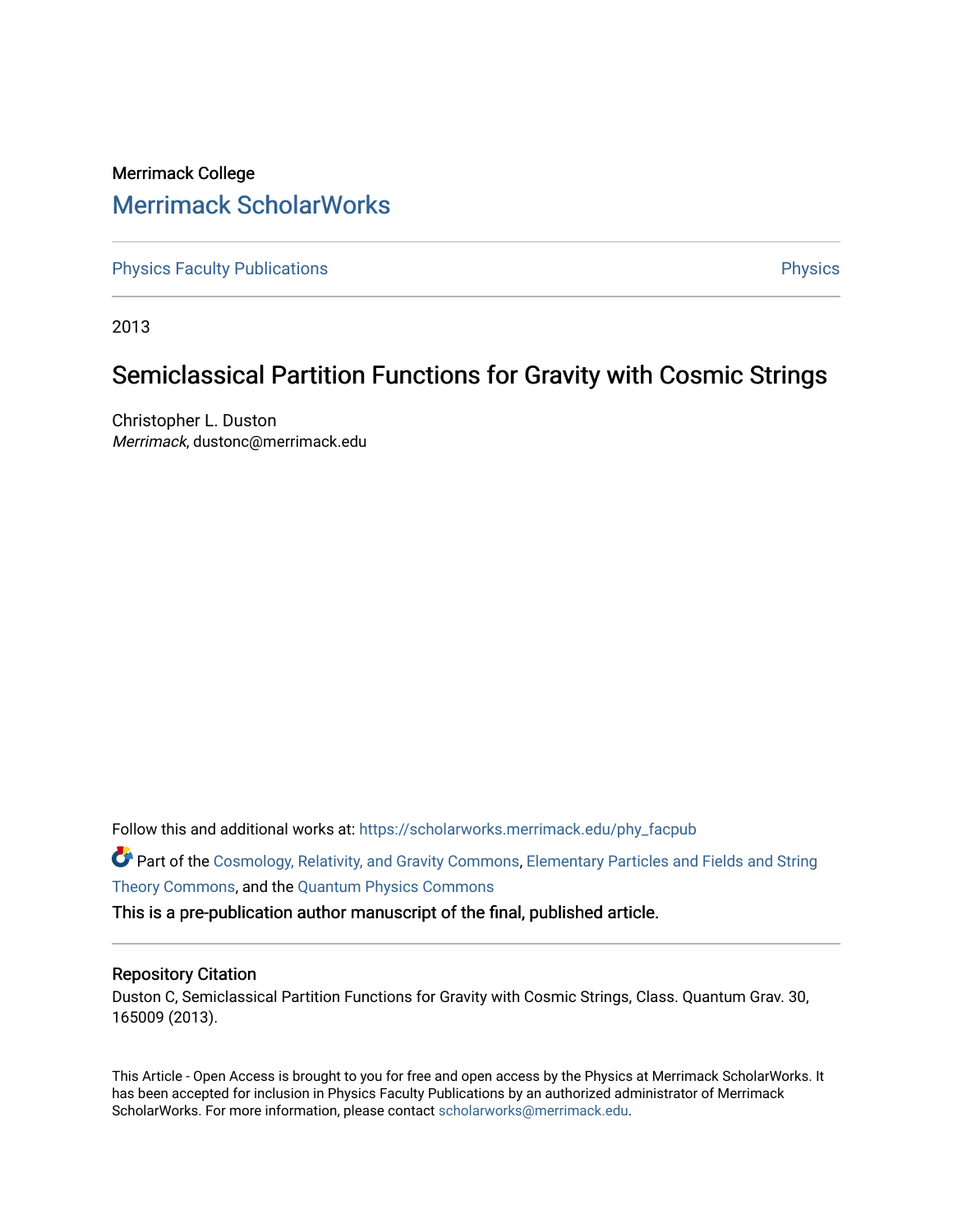## Semiclassical Partition Functions for Gravity with Cosmic Strings

Christopher Levi Duston

Physics Department, Florida State University, Tallahassee, FL, 32304 cld11@my.fsu.edu

## Abstract

In this paper we describe an approach to construct semiclassical partition functions in gravity which are complete in the sense that they contain a complete description of the differentiable structures of the underlying 4-manifold. In addition, we find our construction naturally includes cosmic strings. We discuss some possible applications of the partition functions in the fields of both quantum gravity and topological string theory.

## 1 Introduction

In theoretical physics, the path integral represents the primary starting point for defining a relativistic quantum theory. This approach has proven extremely successful for matter fields, and the success of the standard model is well-known. The path integral for gravity, however, is a difficult object to define in a consistent manner (for a nice review on path integral technique in quantum gravity, see [\[15\]](#page-17-0)). In this paper we take the position that the primary reason for this is that the true degrees of the gravitational field are related to the geometry of the underlying manifold, rather than the metric field. We will present a method which allows one to construct the path integral for gravity in a form in which these degrees of freedom are more explicit. We hope that this construction will be useful when trying to preserve the geometry of the gravitational field when passing to the quantum theory.

One of the basic motivations for this work is the fact that quantization has a complex effect on the geometry of spacetime. This is true for both matter and gravity, but the quantization of matter fields is well-defined at the level of theoretical physics - the calculations are well-understood and can be confirmed with experiment. The same is not true for the gravitational field; renormalization fails and there are no experiments to compare with.

The differences between the gauge fields and the gravitational fields can already be seen at the classical level, by considering the geometric nature of both of them. The geometric structure of a gauge field is a associated G-bundle  $\mathcal{B}(\mathbb{R}^4, G, \pi)$ , with the fields  $\phi$  being sections of this vector bundle possessing an internal symmetry group G. The classical equations of motion found by minimizing Yang-Mills action

<span id="page-1-0"></span>
$$
S(A) = \int tr(F \wedge *F), \tag{1}
$$

where  $F$  is the curvature of the connection A. The moduli space of gauge-inequivalent solutions to the classical equations of motion is  $\mathcal{M} = A/G$ , where A minimizes the action [\(1\)](#page-1-0). The symmetry group G is a Lie group, and is often compact (at least for the standard model  $G = SU(3) \times SU(2) \times U(1)$ ). There are many good discussions of the geometry of gauge fields; [\[7\]](#page-17-1) and [\[8\]](#page-17-2) are both classical expositions of the subject.

This should be contrasted with the gravitational case, for which the symmetries are encoded in the diffeomorphism group of smooth four-manifolds  $Diff(M)$ . Very little is known about the diffeomorphism group in general, but it can be said that since we do not have a complete classification of smooth 4-manifolds, we also do not have a complete classification of the diffeomorphism group. Thus, from a purely geometric (and classical) point of view, the gravitational field is far more complex than the gauge fields.

In this paper we present a method to make the geometric degrees of freedom more explicit; it is hoped that doing this will lead to a greater understanding of the geometric nature of the gravitational field, and provide some clarity when it comes to quantization. The basic outline of the procedure is:

- Rewrite the semiclassical partition function for gravity in terms of branched covers of the 4-sphere, branched over an embedded surface.
- Give a codimension 2 foliation of the 4-sphere which can be pulled back to the covers.
- Represent each leaf of the foliation by a pair of spinors which satisfy the generalized Weierstrass representation.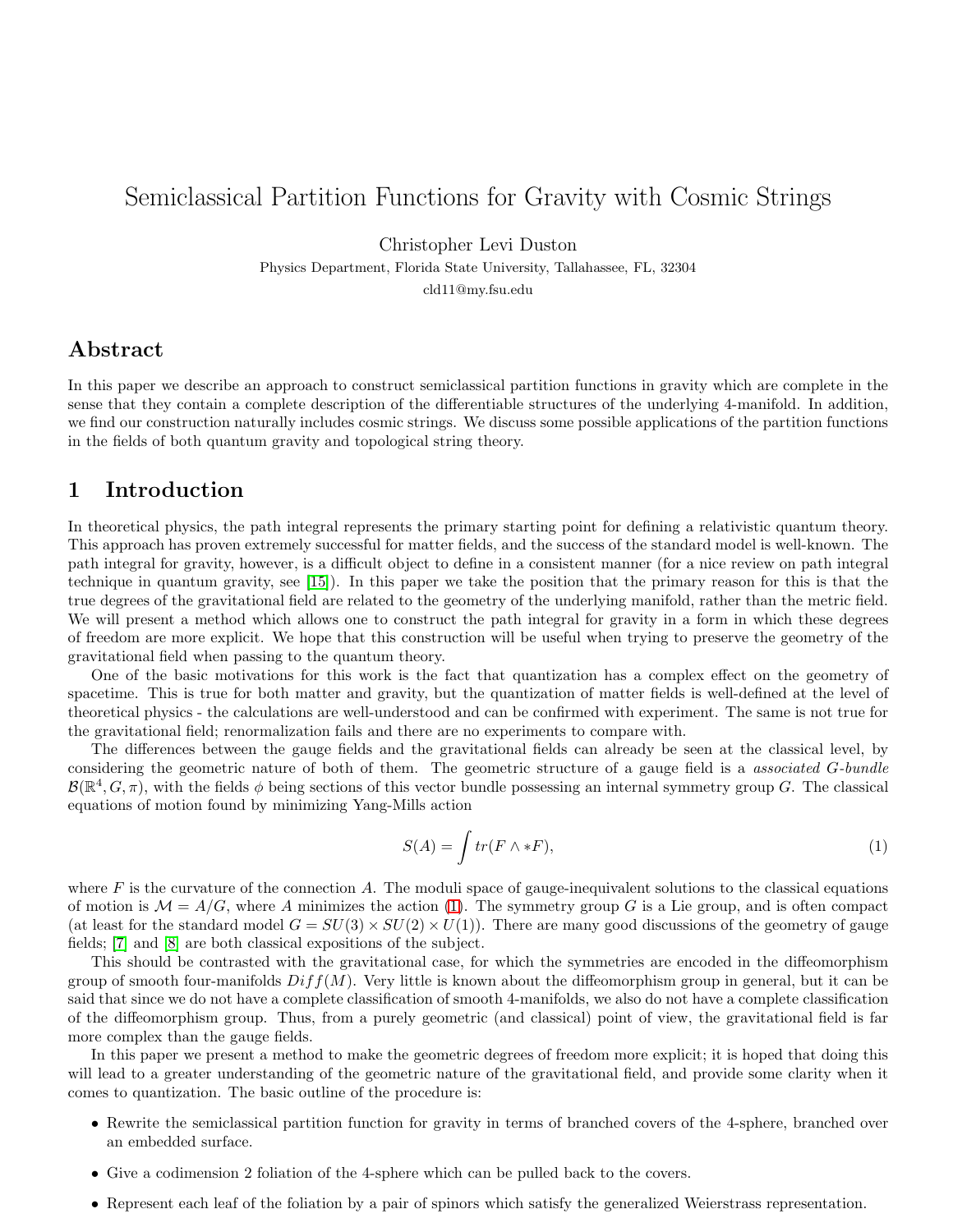- Flatten the surfaces by adding cosmic strings this will remove curvature terms in the action.
- The sum over branch loci can be replaced by a sum over spinor configurations, which can be replaced by a path integral.

It should be emphasized that not every step in the above process is essential save the first; this work is inspired by the basic idea from [\[1\]](#page-16-0) of representing any compact, oriented n-manifold  $(n > 2)$  as a branched covering space. The further steps are carried out in an attempt to a) make the action more explicit or b) simplify the result. Along the way we will also be providing some examples of the construction to illustrate our method.

Our resulting partition functions will satisfy the important requirement that it includes a complete specification of differentiable structures. This completeness will be in the sense of the exotic smooth structure problem; we may restrict the sum in a certain way but we will not be unknowingly missing any inequivalent differentiable structures.

In §[2](#page-2-0) we will review the semiclassical theory, and in §[3](#page-2-1) we will present the basic mathematical tool we will use to construct our branched covers. In §[4](#page-3-0) we will construct the ADM action on a codimension 2 foliation. In §[5](#page-5-0) we will go through some explicit examples of foliations to illustrate the method we employ, and in §[6](#page-10-0) we will present the general case by representing the surfaces via the Weierstrass representation. We will conclude this paper with an outlook on how this method could be extended further.

## <span id="page-2-0"></span>2 Semiclassical Partition Functions

The Euclidean path integral for gravity is [\[16,](#page-17-3) [15\]](#page-17-0)

<span id="page-2-2"></span>
$$
Z = \int_{geometries} [dg] \exp\left(-\frac{1}{\hbar}S[g]\right),\tag{2}
$$

where the action is Einstein-Hilbert

$$
S[g] = \frac{1}{\kappa} \int R\sqrt{|g|} d^4x \tag{3}
$$

and  $\kappa = 16\pi G$ . We will consider the cosmological constant to be zero, but it can be easily included with no modification to the construction. The integral over "geometries" is in the sense of the introduction; the gauge symmetry under the diffeomorphism group must be taken into account to compute [\(2\)](#page-2-2).

It is not known how to calculate this quantity exactly, but the dominant contributions come from the classical solutions - those that solve the Einstein equations. If we decompose this integral into a sum over these solutions we get the semiclassical partition function

<span id="page-2-3"></span>
$$
Z = \sum_{i} \exp\left(-\frac{1}{\hbar}S[g^{i}]\right). \tag{4}
$$

This sum could be evaluated if we had a complete handle on the diffeomorphism group; in essence, we need to determine every nondiffeomorphic, smooth 4-manifold, and the equivalence classes of metrics on each which solve the Einstein equations. In fact, the situation is much worse; in 4 dimensions we cannot even determine if a general topological manifold has a unique differentiable structure. Generically there may be infinitely many different differentiable structures - this is realized on  $\mathbb{R}^4$ , for instance. This phenomena is known as *exotic smoothness*, and it has recently been shown that such structures can have an impact on physically reasonable calculations [\[11,](#page-17-4) [2,](#page-16-1) [3\]](#page-16-2).

We view this as an essential problem; if we do not even understand the geometry of the classical solutions, how can we expect to understand the quantization procedure? Our claim is that this is related to not understanding what the degrees of freedom of the geometry are, which is exhibited by the presence of exotic smoothness. What we propose is to reparametrize the semiclassical partition function by representing every term in the sum by a branched covering space.

## <span id="page-2-1"></span>3 The Montesinos-Piergallini-Iori Theorem

It has long been known that one can represent compact, oriented smooth manifolds by branched covering spaces [\[1\]](#page-16-0), but to our knowledge the first time such a program has been attempted in mathematical physics was for the case of loop quantum gravity  $(LQG)$  [\[9,](#page-17-5) [12\]](#page-17-6). Here we want to do something more general, where the branch locus does not a priori have a physical meaning. We begin with some definitions.

**Definition 1.** A covering map  $p : M \to B$  is a continuous, surjective map between topological manifolds M and B such that for every open set  $U \subset B$  the inverse image  $p^{-1}(U)$  can be written as the union of disjoint open sets  $V_i \subset M$ such that  $p|_{V_i}$  is a homeomorphism of  $V_i$  onto U. B is called the **base space** and M is called the **covering space**. The number of inverse images m in  $p^{-1}(U)$  is called the **order** of the covering.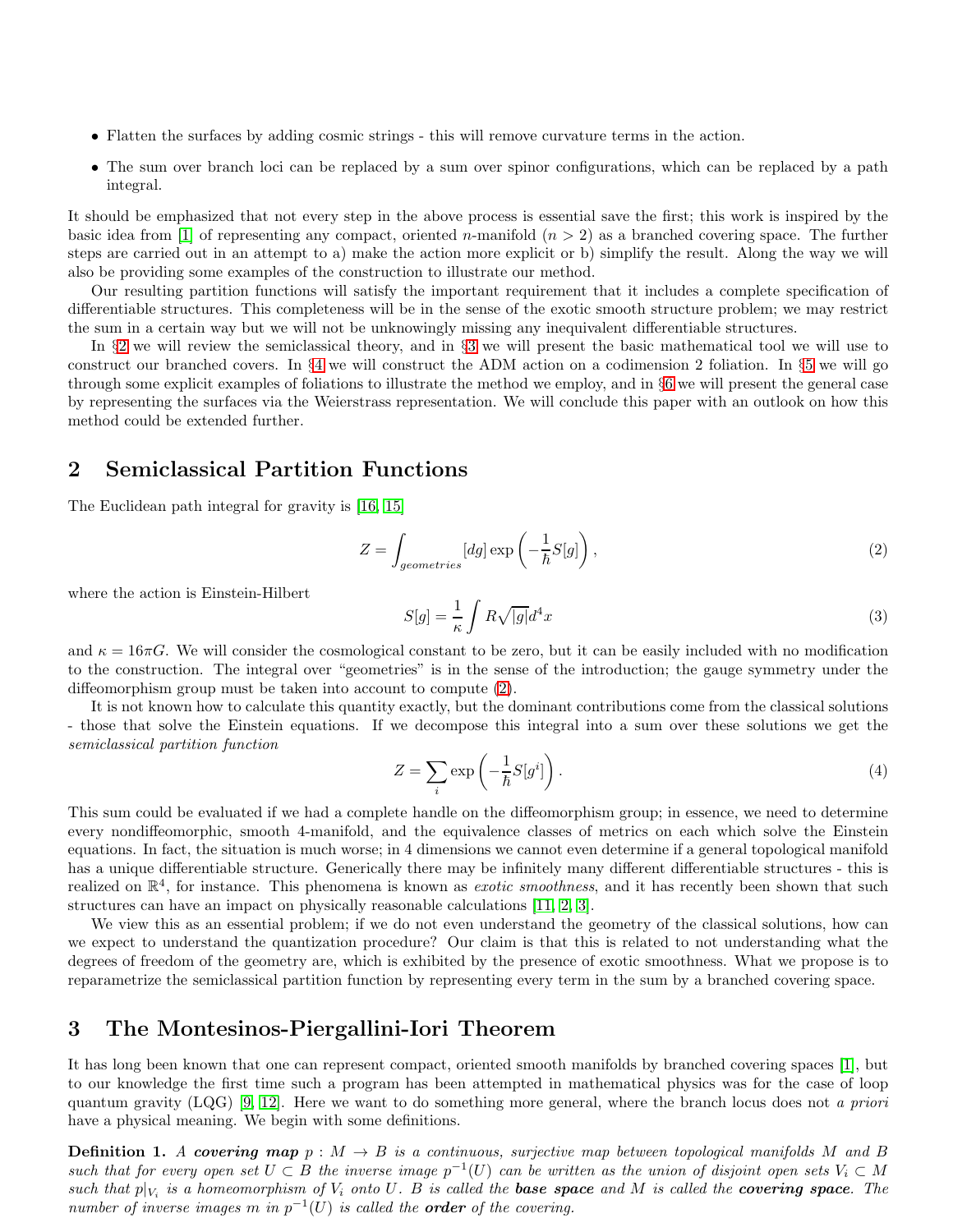**Definition 2.** A map  $p : M \to B$  is a **branched covering map** if there is a subset  $L \subset B$  such that the restriction of p to  $B - p^{-1}(L)$  is a covering map. The set L is called the **branch locus**, the preimage of the branch locus is the ramification locus, and M is a branched covering space.

The case of the branch locus being an embedded subcomplex works particularly nicely in the LQG case, since the spin networks are 1-complexes. However, in the general case we would like a construction that is a little easier to deal with say immersed or embedded submanifolds. It turns out there is such a result:

<span id="page-3-3"></span>**Theorem [1](#page-3-1)** (Montesinos-Piergallini-Iori).  $\frac{1}{18}$  *Any smooth, oriented, compact 4-manifold can be represented as a simple* covering of the 4-sphere branched over an embedded surface.

In this context a simple covering means that the monodromy of each meridian is a transposition; equivalently, the deck transformations are transpositions. Our naming scheme comes from chronological relationship between the contributions of these authors. This was originally a conjecture of Montesinos [\[21\]](#page-17-8), and was proved by Iori and Piergallini [\[18\]](#page-17-7). Assuming (for physical reasons) that our general spacetimes should be smooth and oriented, we can represent any compact spacetime in such a way, provided we take care of how the branch loci are "intertwined". In the 3-dimensional case, this can be done explicitly by specifying a representation  $\sigma : \pi_1(\mathbb{S}^3 \setminus \gamma) \to S_n$  on the branch locus  $\gamma$  (a graph in  $d = 3$ ). Essentially, one gives a set of labels  $\{\sigma_i\}$  on the branch locus which gives information about the topological structure of the covering space. These labels satisfy some equivalence relations (covering moves), details of which can be found in [\[9\]](#page-17-5). There are similar covering moves available for the 4-dimensional case [\[22,](#page-17-9) [23\]](#page-17-10), although the explicit description in terms of a representation of the fundamental group is not available.

At this point, we can rewrite our partition function [\(4\)](#page-2-3) with this sum over embedded surfaces  $\Sigma_i$  and topological equivalence classes (denoted by  $[M]$ ) which represents the smooth manifold M:

<span id="page-3-2"></span>
$$
\tilde{Z} = \sum_{(\Sigma_i, [M])} \exp\left(-\frac{1}{\hbar} p^* S[g^i]\right). \tag{5}
$$

We write  $Z$  since this is now the partition function corresponding to all compact spacetimes, and the action  $S$  must now be pulled back to the covers with the map p.

There is already some improvement in the problem at this stage, since by using the covering moves one can determine if one pair  $(\Sigma, [M])$  represents a different 4-manifold than another pair  $(\Sigma', [M'])$ . For a general pair of 4-manifolds M, M' (not represented by branched covers), this would require either a) a complete specification of the diffeomorphism group, or b) a set of invariants which can detect different smooth structures. In some cases such invariants exist (for example, the canonical class is a diffeomorphism invariant for complex surfaces of general type [\[25,](#page-17-11) [5\]](#page-16-3)), but they may not. Since our goal is to make the geometry as explicit as possible, we want to write the action in a form which explicitly depends on the branch locus. This will also help when pulling the action back to the covers, since the branch locus takes a special meaning there.

### <span id="page-3-0"></span>4 Codimension 2 Foliations and the ADM Action

An approach which has been successful in specifying the degrees of freedom of the geometry is foliating the spacetime manifold with spatial surfaces parametrized by time. This codimension 1 foliation is the backbone of the Hamiltonian approach to GR, with the Arnowitt-Deser-Misner (ADM) action. We want to do something similar here, but for convenience we want to take one of the leaves of the foliation to be the surface over which the manifold is branched. Thus, we want a codimension 2 foliation of the 4-sphere.

The basic approach and notations we borrow from [\[26\]](#page-17-12). It is important to note that unlike the usual ADM case, we do not assign any physical meaning to these foliations from the outset. They are simply a calculational tool that is compatible with the branched cover construction coming from the Montesinos-Piergallini-Iori theorem. However, it will turn out that there may be some interpretation of these surfaces as D-branes, which we will discuss later in this chapter.

We begin with a Riemann surface  $\sigma$  furnished with coordinates  $(z, \bar{z})$ . We assume the embeddings of this surface into  $\mathbb{S}^4$  can be parametrized by  $(s, t)$ , so for every fixed  $(s, t)$  we have the embedding

$$
X(s,t): \sigma \to \mathbb{S}^4 \text{ with } X(s,t)(z,\bar{z}) = (X^1, X^2, X^3, X^4) \tag{6}
$$

where  $X^a$ ,  $a, b, c, \dots \in \{1, 2, 3, 4\}$  are local coordinates of  $\mathbb{S}^4$ .

First we find the form of the action for the general case of a codimension 2 foliation. This will be identical to the usual approach using the Codazzi equation, but with two normal vectors rather than one. For the surface  $\Sigma_{(s,t)} := X(s,t)(\sigma)$ the two normal vectors  $\vec{n}$ ,  $\vec{m}$  will be taken to satisfy

$$
n^2 = r, \ m^2 = q, \ n \cdot m = 0 \tag{7}
$$

<span id="page-3-1"></span><sup>&</sup>lt;sup>1</sup>This naming scheme is our own for the sake of clarity. Given the history of the result, it seems appropriate.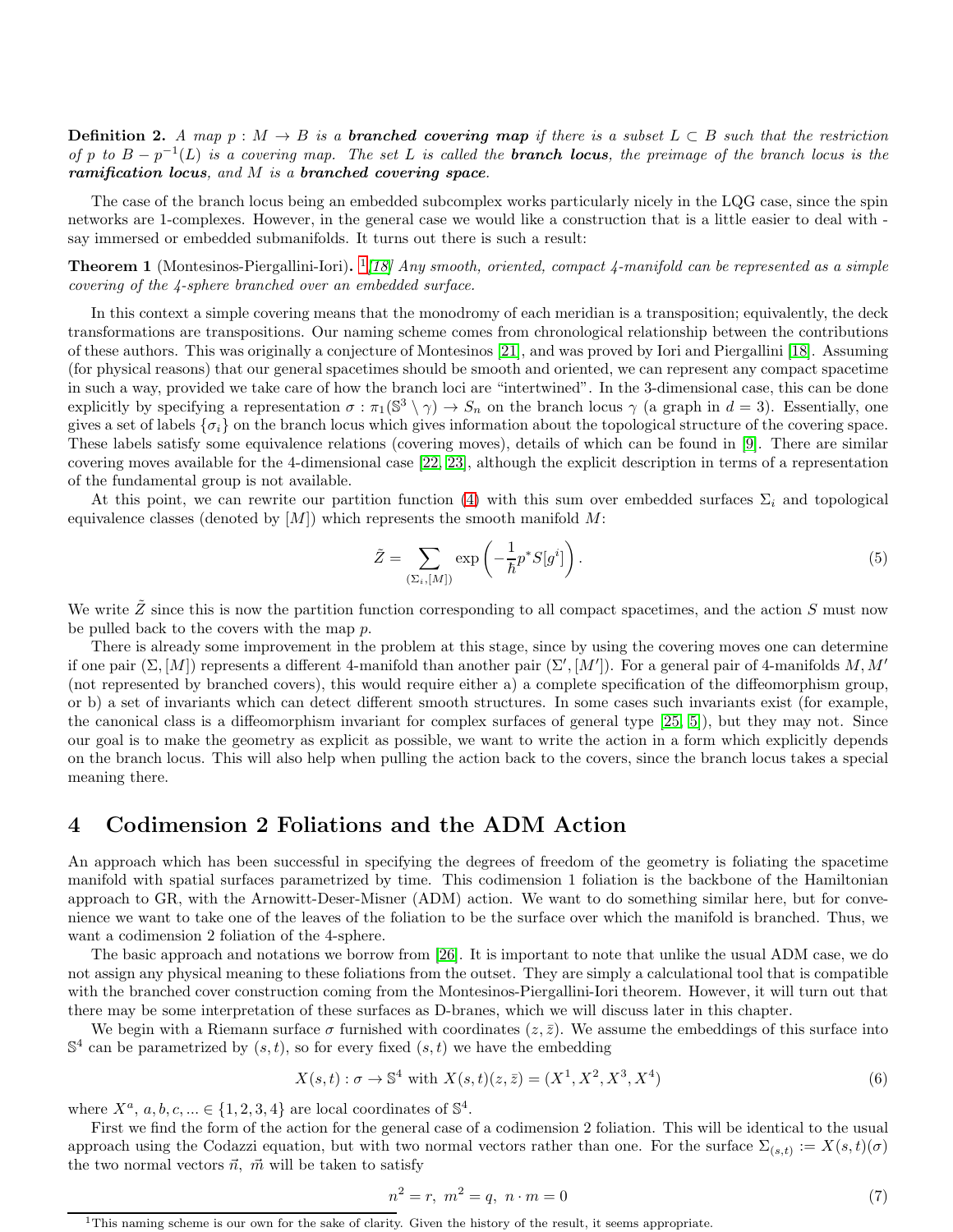where  $r, q = \pm 1$ . The first fundamental form is then

$$
h_{ab} = \eta_{ab} - r n_a n_b - q m_a m_b. \tag{8}
$$

Here the metric  $\eta_{ab}$  is on  $\mathbb{S}^4$ . To each one of these normal vectors there corresponds an extrinsic curvature  $K_{ab} = D_a n_b =$  $h_a^c h_b^d \nabla_c n_d$  and  $L_{ab} = D_a m_b = h_a^c h_b^d \nabla_c m_d$ , where  $\nabla_a$  is the Levi-Civita connection on  $\mathbb{S}^4$  and  $D_a$  is the unique torsionless connection associated to the metric  $h_{ab}$ .

Finding the Codazzi equation in this case is just a generalization of the usual method; we outline it here. Start with the definition of the Riemann tensor on the embedded surface

$$
{}^{\Sigma}R_{abc}{}^d\omega_d = (D_a D_b - D_b D_a)\omega_c \tag{9}
$$

for a 1-form  $\omega$ . By inserting the definition of the projected connection  $D_a$  we find what the Gauss equation,

$$
h_a^f h_b^d h_c^e R_{fde}^{\ d} = {}^{\Sigma} R_{abc}^{\ d} - r(K_{ca} K_b^{\ d} - K_{bc} K_a^{\ d}) - q(L_{ac} L_b^{\ d} - L_{bc} L_a^{\ d}).\tag{10}
$$

By contracting the above we see the scalar curvature of the surface is

$$
\Sigma R = \Sigma R_{abcd} h^{ac} h^{bd}
$$
  
=  $R_{abcd} h^{ac} h^{bd} + r(K^2 - K_{ab} K^{ab}) + q(K^2 - L_{ab} L^{ab}).$  (11)

We can write the scalar curvature of the whole manifold as

$$
R = R_{abcd} \eta^{ac} \eta^{bd} \tag{12}
$$

$$
= R_{abcd}h^{ac}h^{bd} + 2r[K^2 - K_{ab}K^{ab} + \nabla_b(n^a \nabla_a n^b - n^b \nabla_a n^a)] +
$$
\n(13)

$$
+2q[L^2 - L_{ab}L^{ab} + \nabla_b(m^a \nabla_a m^b - m^b \nabla_a m^a)].
$$
\n(14)

This calculation proceeds exactly as the usual case, with cross terms canceling due to the symmetry of the Riemann curvature. After some work we find the Codazzi equation for an embedded surface:

$$
R = R^{\Sigma} + r(K^2 - K^{ab}K_{ab}) + q(L^2 - L^{ab}L_{ab}) + \text{boundary terms.}
$$
\n(15)

We would now like to pull this back to the leaves of the foliations, by defining vector fields on these surfaces (and using some shorthand for coordinates of the embedding  $(\zeta) = (s, t, z, \overline{z})$  as

$$
X_k^a := \partial_k X^a |_{X(\zeta) = \Sigma_{(s,t)}}, \ k, l, m, \dots \in \{z, \bar{z}\}.
$$
 (16)

We can calculate the action, which will require finding the volume element corresponding to this foliation. The line element adapted to the foliation is

$$
ds^2 = \eta_{ab} dX^a \otimes dX^b,\tag{17}
$$

with

$$
dX^{a} = \partial_{t} X^{a} dt + \partial_{s} X^{a} ds + \partial_{k} X^{a} dx^{k}
$$
\n(18)

where  $dx^1 = dz, dx^2 = d\overline{z}$ . Following the usual ADM procedure we can parametrize the foliation with two deformation vectors

$$
\partial_t X^a = N(X)n^a(X) + N^a(X) = N(X)n^a(X) + \partial_k X^a N^k(X)
$$
  

$$
\partial_s X^a = M(X)m^a(X) + M^a(X) = M(X)m^a(X) + \partial_k X^a M^k(X),
$$

where  $n^a, m^a$  are the normal vectors,  $N^a, M^a$  are tangent vectors to the surface  $\Sigma_{(s,t)}$ , and  $N(X), M(X)$  are arbitrary lapse functions. Using our vector field  $X_k^a$  from above we have

$$
dX^{a} = Nn^{a}dt + Mm^{a}ds + X_{k}^{a}(N^{k}dt + M^{k}ds + dx^{k}).
$$
\n(19)

Plugging this into the line element and using the expressions above in the surface coordinates gives

$$
ds^{2} = (rN^{2} + h_{kl}N^{k}N^{l})dt \otimes dt + (pM^{2} + h_{kl}M^{k}M^{l})ds \otimes ds + 2h_{kl}N^{k}M^{l}ds \otimes dt +
$$
  
+ 2h\_{kl}N^{k}dt \otimes dx^{k} + 2h\_{kl}M^{k}ds \otimes dx^{l} + h\_{kl}dx^{k} \otimes dx^{l}. \t(20)

Here  $h_{kl}(\zeta) = \partial_k X^a \partial_l X^b h_{ab} = X^a_k X^b_l \eta_{ab}$ . The pullback of the volume form  $\Omega(x) = \sqrt{|\eta|} d^4 x$  will be

$$
(X^*\Omega)(\zeta) = \sqrt{|X^*\eta|} ds dt dz d\bar{z},\tag{21}
$$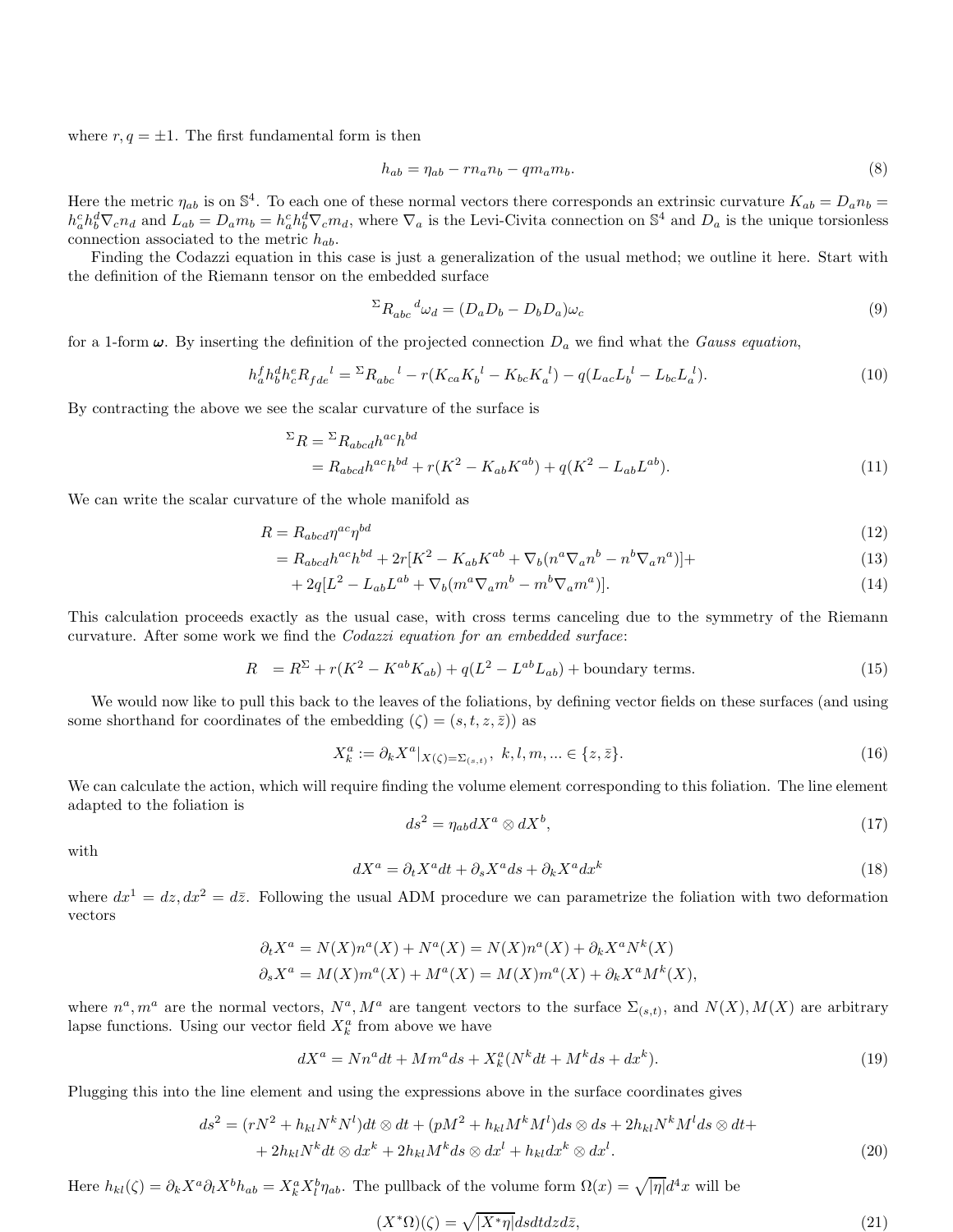

<span id="page-5-1"></span>Figure 1: A cobordism between initial 3-geometry  $\Sigma_i$  and final 3-geometry  $\Sigma_f$  so that  $\partial W = \Sigma_i \cup \overline{\Sigma}_f$ .

and we can find the determinant  $|X^*\eta|$  from the above.

The action is now the following:

<span id="page-5-2"></span>
$$
S = \frac{1}{\kappa} \int \sqrt{\det(X^*g)} dt ds dz d\bar{z} (R^{\Sigma} + r(K^2 - K^{ab}K_{ab}) + q(L^2 - L^{ab}L_{ab})) \tag{22}
$$

This action will then be pulled back over the covers  $p : M \to \mathbb{S}^4$  to be used in the partition function. The partition function should generically be a sum over all the geometries of M between an initial 3-geometry  $\Sigma_i$  and a final one  $\Sigma_f$ . these are called cobordisms, see figure [1.](#page-5-1) In our case we want to describe these cobordisms as branched covers over a 2-complex  $\Sigma$  with an equivalence class of covering moves  $[M]$  to form the partition function [\(5\)](#page-3-2).

Of course, the specification of a generic embedded surface in  $\mathbb{S}^4$  is not a trivial issue; we are essentially just "reparametrizing our ignorance" when we change from a path integral to the sum [\(5\)](#page-3-2). The same can be said of the generic specification of permutation labels on a branch locus, but this will be a finite set for any given surface. After several example calculations of the action on the branched covers for specific choices of the surface  $\Sigma$ , we will discuss a more general way to proceed.

It should also be noted that we are fixing a unique metric on each branched cover. We chose to do this to isolate the effects of the choice of smooth manifold on our analysis, rather than the specific section of the tangent bundle. One could also include some approach to the gravitational functional measure as well (discussed, for instance, in [\[15\]](#page-17-0) or [\[17\]](#page-17-13)), but at this point it is not clear how that can done in a manner consistent with our construction. The connection between the metric and the smooth structures is well beyond the scope of this paper.

We will mention, however, that assuming a unique metric on each smooth 4-manifold removes the possibility of manifolds which do not admit some types of metrics. This can in fact happen on exotic smooth structures - [\[20\]](#page-17-14) has found such an exotic pair, where one of the pair admits an Einstein metric and the other does not. If one were to completely decouple the considerations of smooth structure from those of metrics, such examples would show up in the partition function when they very likely should not.

# <span id="page-5-0"></span>5 Example Foliations of  $\mathbb{S}^3 \times I$

Before presenting a general approach, we will construct several example codimension 2 foliations of  $\mathbb{S}^3 \times I$  to illustrate the technique we wish to employ. We choose this over  $\mathbb{S}^4$  because the approach will be more clear; one could easily embed  $\mathbb{S}^3 \times I \hookrightarrow \mathbb{S}^4$ . In addition, since  $\mathbb{S}^3 \times I$  is the relevant base for LQG and topspin foams, these examples may have direct applicability there. We will gradually increase the complexity of the examples to illustrate why a more general technique must eventually be used.

It is important to note that it is not the action on the base space which is of physical interest but the action on the branched covering space. Thus, we need to pull back the metric and curvatures to calculate the action there. The action integral can be broken up into convenient pieces; over a generic branched covering space with base  $B$  and locus  $L$  the action can be split in the following way:

$$
\int_{M} R = \int_{M \setminus p^{-1}(N(L))} R + \int_{p^{-1}(N(L))} R,\tag{23}
$$

where  $N(L) \subset B$  is the neighborhood of the branch locus and R is the scalar curvature. Notice that if the codimension of the branch locus is greater than zero, it does not contribute to the above integral; this will always be the case for us. The complement of the inverse image of  $N(L)$  in the cover M is homeomorphic to m copies of the base B, so we can write

$$
\int_{M} R = m \int_{B \setminus N(L)} R + \int_{n^{-1}(N(L))} R.
$$
\n(24)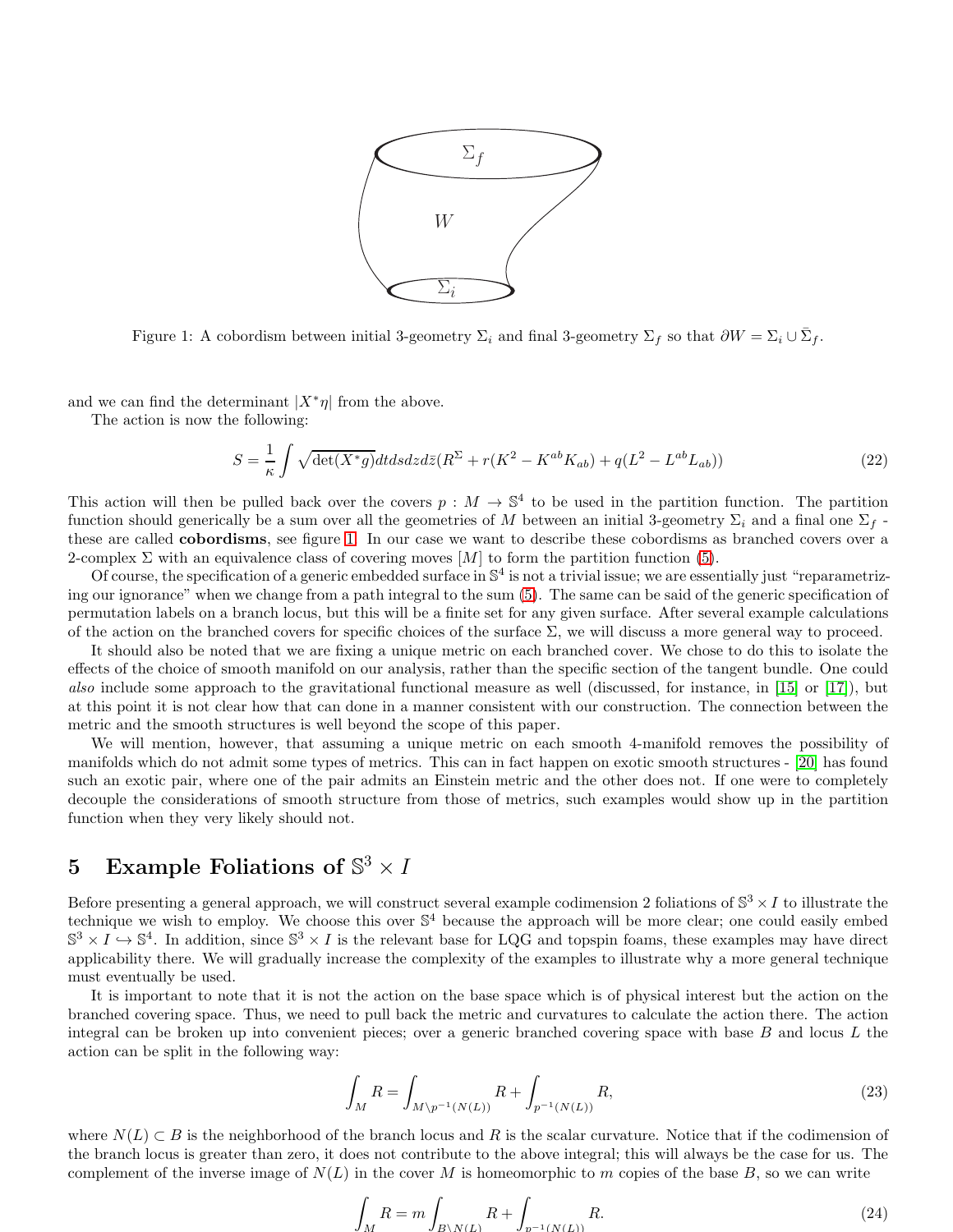This illustrates another nice feature of the branched cover construction; it allows us to express an integral over an arbitrary manifold as integrals over a (hopefully) simple manifold  $(B)$  and the neighborhood of the branch locus, for which we will use some local representation. Of course, in the above we are assuming the sheets of the cover are *geometrically* the same as the base space; that is, the metric on the covers is inherited from the base. This means we are assuming the covering map p away from the ramification locus is a local diffeomorphism on sets and that the metric is a pullback.

The integral over the pullback of the branch locus is codimension 2, and will vanish since the action is a volume integral. Far away from the branch locus the sheets look like copies of  $\mathbb{S}^3 \times I$ , on which the action vanishes for our flat embedding. All that needs to be checked is the action on the neighborhood of the branch locus.

#### 5.1 Flat Torus Foliations with Trivial Embedding

First we deal with the trivial case; a foliation with flat surfaces and a trivial embedding. Here *trivial embedding* means the surface is embedded with vanishing extrinsic curvature. The construction will be inspired by the Hopf foliation of  $\mathbb{S}^3$ .

Given the usual description of a 3-sphere embedded in the 2-dimensional complex space,

$$
\mathbb{S}^3 := \{ (z_1, z_2) \in \mathbb{C}^2 | |z_1|^2 + |z_2|^2 = 1 \},\tag{25}
$$

we start by constructing a codimension 1 foliation of  $\mathbb{S}^3$ . Parametrize each leaf of the foliation by setting

$$
z_1 = e^{i\xi_1} \sin \eta,\tag{26}
$$

$$
z_2 = e^{i\xi_2} \cos \eta,\tag{27}
$$

where  $0 \le \xi_1, \xi_2, \eta \le 2\pi$ . For a given  $\eta$ , this codimension 1 foliation gives us leaves which are tori,  $\mathbb{S}^1 \times \mathbb{S}^1$ , with coordinates  $(\xi_1, \xi_2)$ . There are two singular leaves, for  $\eta = 0$  and  $2\pi$ , which form a Hopf link. The metric comes from the usual sphere metric,

$$
ds^2 = dz_1^2 + dz_2^2 = d\eta^2 + \sin^2 \eta d\xi_1^2 + \cos^2 \eta d\xi_2^2,
$$
\n(28)

where we can find the metric restricted to a specific leaf by fixing  $\eta$ . We extend this foliation to  $\mathbb{S}^3 \times I$  with an embedding

$$
\mathbb{S}^3 \times I \hookrightarrow \mathbb{C}^2 \times I. \tag{29}
$$

Using a cylindrical metric with coordinate u for the  $I = [0, 1]$  part we can express the embedding of our surface to be

$$
X(s,t)(z,\bar{z}) = (\eta(z,\bar{z}), u(z,\bar{z}), \xi_1(s,t), \xi_2(s,t)).
$$
\n(30)

The torus coordinates  $\xi_1$  and  $\xi_2$  are arbitrary functions of  $(s, t)$ , and we specify

<span id="page-6-3"></span>
$$
\eta = \frac{1}{2}(z + \bar{z}), \ u = \frac{1}{2}(\bar{z} - z). \tag{31}
$$

The metric in coordinates  $(\eta, u, \xi_1, \xi_2)$  can be given as a direct sum of the foliated sphere from above with a line element  $du^2$ :

<span id="page-6-0"></span>
$$
ds^{2} = du^{2} + d\eta^{2} + \sin^{2}\eta d\xi_{1}^{2} + \cos^{2}\eta d\xi_{2}^{2}.
$$
 (32)

For fixed values of  $(\xi_1, \xi_2)$ , we have 2-dimensional leaves parametrized by the coordinates  $(\eta, u)$ .

There are two normal vectors to our simple foliation,

<span id="page-6-1"></span>
$$
\vec{n}(X(\zeta)) = \left(0, 0, \frac{1}{\sqrt{2}} \csc \eta, \frac{1}{\sqrt{2}} \sec \eta\right),\tag{33}
$$

<span id="page-6-2"></span>
$$
\vec{m}(X(\zeta)) = \left(0, 0, \frac{1}{\sqrt{2}} \csc \eta, -\frac{1}{\sqrt{2}} \sec \eta\right). \tag{34}
$$

We can see from the definition of the fundamental form that the metric on the surfaces is

$$
ds^2 = d\eta^2 + du^2. \tag{35}
$$

Since this fundamental form projects out anything in the orthogonal subspace ((the (2,3)-components of the metric), the extrinsic curvatures vanish both on the base and in the pullback to the covers (for details on the Christoffel symbols and curvatures, see  $\S$ [A\)](#page-14-0). This foliation therefore has no gravitational dynamics.

We will just mention that a simple extension of this construction that might be of interest would be to foliate the torus with knots described by  $(w, v) \in \mathbb{Z} \times \mathbb{Z}$ . This foliation is described in figure [2.](#page-7-0) This corresponds to the coordinate transformation

$$
\xi_1 = 2\pi w(t+s),\tag{36}
$$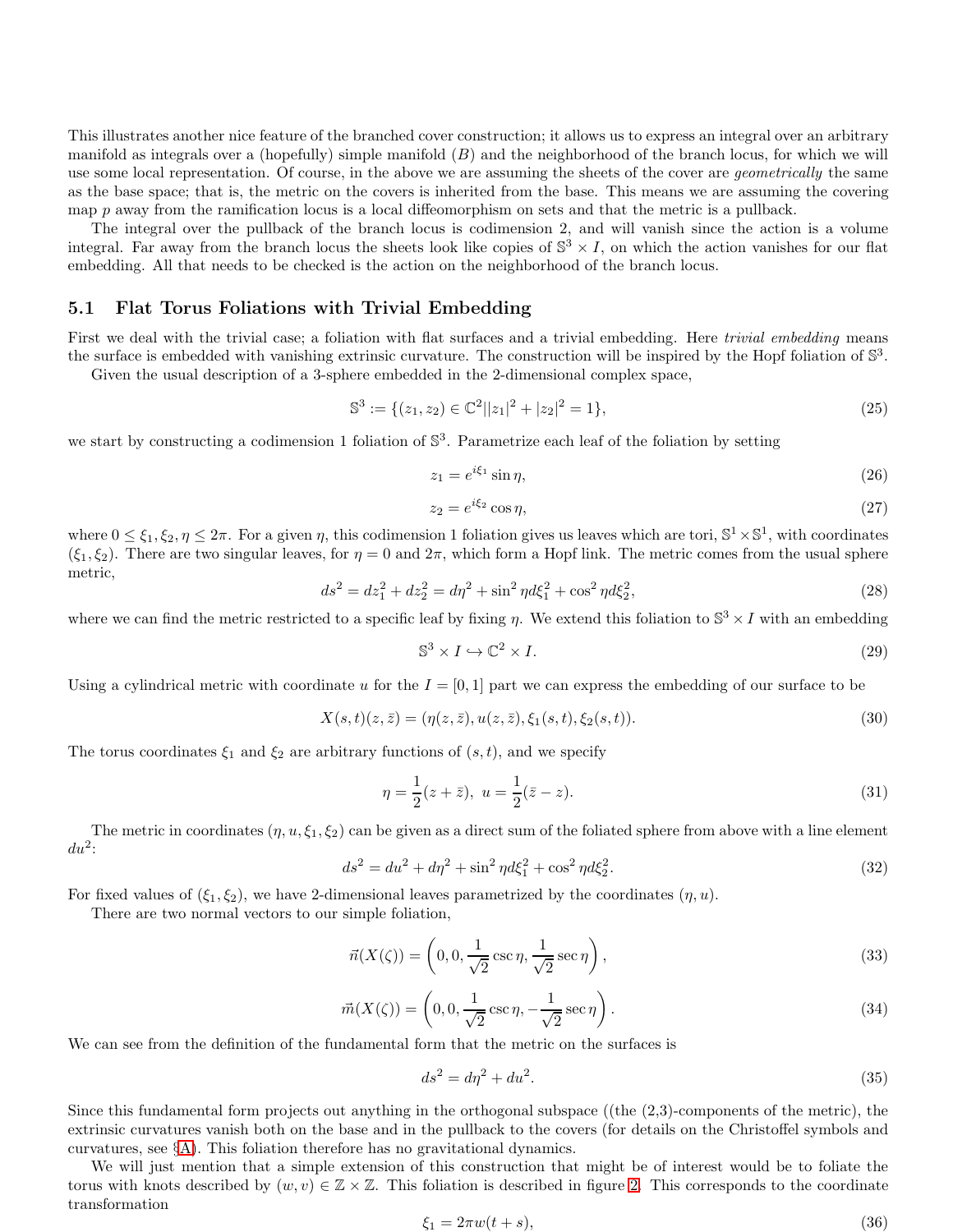

<span id="page-7-0"></span>Figure 2: A foliation of the torus along the knot  $(2, 1)$ .

$$
\xi_2 = 2\pi v(t - s),\tag{37}
$$

and gives us a codimension 2 foliation of the 3-sphere for each choice of  $(w, v)$ . We could then embed this in  $\mathbb{S}^3 \times I$  as above for a different choice of codimension 2 foliation. The metric on this foliation would be

<span id="page-7-3"></span>
$$
ds^{2} = d\eta^{2} + du^{2} + 4\pi^{2}(v^{2}\sin^{2}\eta + u^{2}\cos^{2}\eta)(dr^{2} + dt^{2}) + 4\pi^{2}(v^{2}\sin^{2}\eta - u^{2}\cos^{2}\eta)(drdt + dtdr).
$$
 (38)

This would complicate what we want to be a simple example (since the metric would not be diagonal in  $(s,t)$ ), so we will stick to the simple torus coordinates  $(\xi_1, \xi_2)$  for now. In fact, as we show in the Appendix, the behavior of this knot foliation and our simple torus example is similar.

#### 5.2 Surfaces of Arbitrary Curvature with Trivial Embedding

Clearly, to see any gravitational effects we need an example which is more complicated than the flat surfaces with trivial embedding. We will first generalize by considering arbitrary surfaces, while keeping the embedding trivial. We can choose the metric on the surfaces to be arbitrary and conformal, say

<span id="page-7-2"></span>
$$
ds^2 = \lambda(z, \bar{z}) \text{d}z \text{d}\bar{z}.\tag{39}
$$

The conformal structure we choose is not unique; a different choice may give a different form for the metric on the surface. A specification of conformal structure, along with knowledge of the normal space, allows us to construct the metric of the ambient space. Since we are assuming a unique metric on the ambient space in order to isolate the underlying geometry, we must make a similar choice for the conformal structure. At the end of this paper, using matrix models inspired by Liouville gravity, we will present a way to include the contribution from these 2-metrics.

We keep the same embedding from above so that our extrinsic curvatures are still zero. The curvature of a metric of this form is

$$
R^{\Sigma} = -\frac{1}{\lambda} \frac{\partial^2 \log \lambda}{\partial z \partial \bar{z}}.
$$
\n(40)

It turns out that one can always flatten such surfaces by introducing a finite number of singular points (called conical singularities):

**Theorem 2.** [\[27\]](#page-17-15) Let S be a compact Riemann surface, with m points  $p_i \in S$  and positive numbers  $\theta_i$  so that

<span id="page-7-1"></span>
$$
2\pi\chi(S) + \sum_{i}^{m} (\theta_i - 2\pi) = 0.
$$
\n(41)

Then there exists a conformally flat metric on S with conical singularities at each  $p_i$  of angles  $\theta_i$ .

See also [\[24,](#page-17-16) [29\]](#page-17-17). The term conical singularities comes from the identification of these points with a cone metric. The angles  $\theta_i$  are the maximum value of the angular coordinate in a polar system with the conical point at the origin. It is common to define  $\theta = 2\pi(\beta + 1)$ , where  $\beta$  is the "number of extra turns" about the singular point p.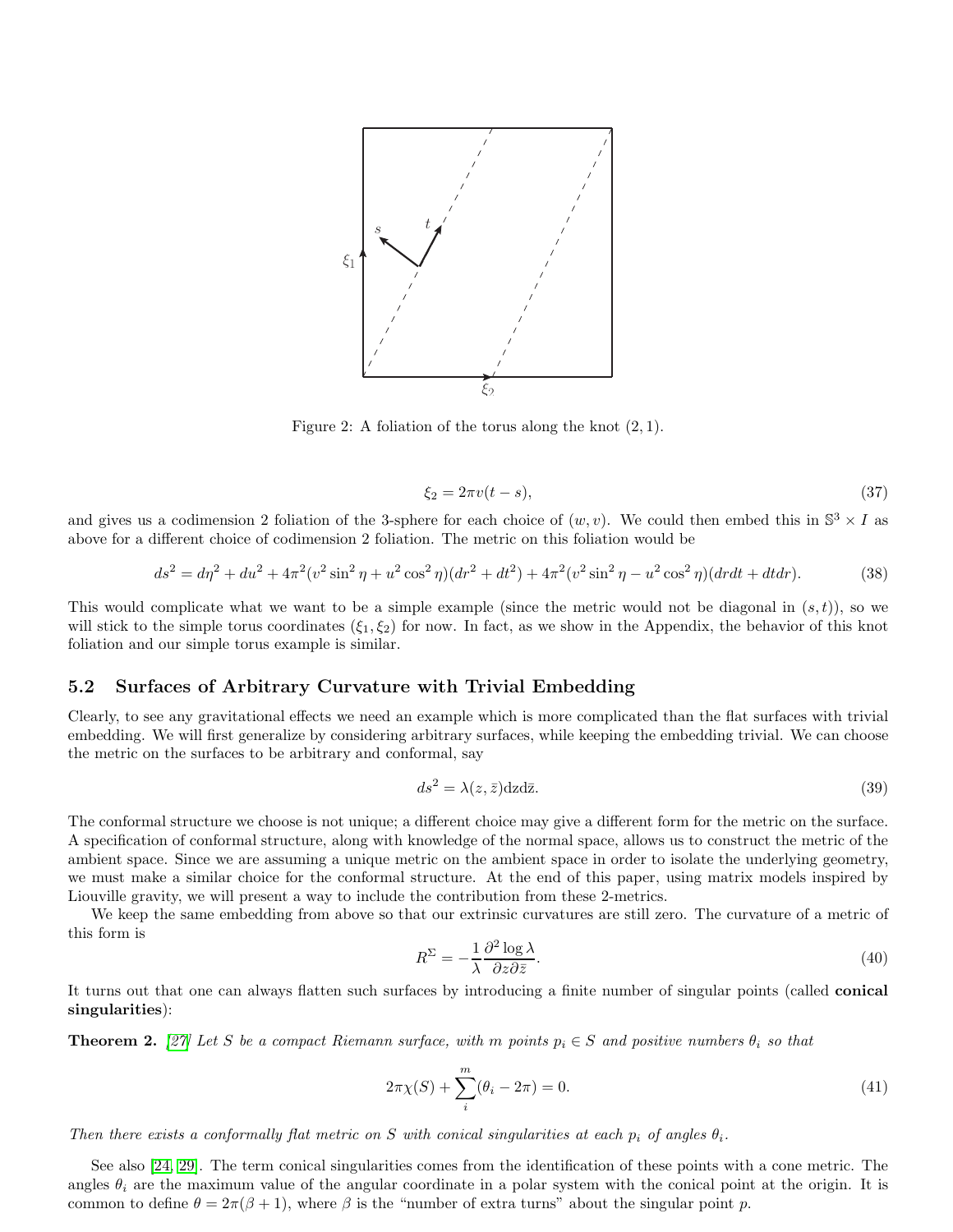A set of m singular points  $\{p_i\}$  can be classified with a divisor  $\beta$ :

$$
\beta = \sum_{i=1}^{m} \beta_i p_i. \tag{42}
$$

Generically  $\beta_i \in \mathbb{R}$ , and the degree of the divisor is related to the genus of the surface

$$
|\beta| = \sum_{i=1}^{m} \beta_i = 2g - 2. \tag{43}
$$

The scalar curvature of an embedded surface with a single conical point of angle  $\theta$  is [\[14\]](#page-17-18)

$$
{}^{(\beta)}R = R - 4\pi\beta\delta_N,\tag{44}
$$

where  $\delta_N$  is the delta function on the orthogonal complement of the conical surface;  $\int_M f \delta_N = \int_N f$ . Here  $^{(\beta)}R$  is the Ricci scalar including the conical point, while  $R$  is the curvature calculated assuming all points are regular. Since the surface has a conical singularity, the orthogonal complement is singular at that point. This is easily generalized to  $m$ conical points.

Locally, these are topologically  $C_i \times N$  for the *i*th cone  $C_i$  and transversal N; call these local  $\epsilon$ -balls  $B_i$ . Then our action will decompose in the following way:

$$
\kappa S = \int_{M} {}^{(\beta)}R = \sum_{i=1}^{m} \int_{B_{i}} {}^{(\beta)}R + \int_{M \setminus \cup_{i} B_{i}} R
$$
\n(45)

$$
=\sum_{i=1}^{m} \int_{B_i} (R - 4\pi \beta_i \delta_{N_i}) + \int_{M \setminus \cup_i B_i} R \tag{46}
$$

$$
= -4\pi \sum_{i=1}^{m} \beta_i \int_{B_i} \delta_{N_i} + \int_{M} R \tag{47}
$$

$$
= -4\pi \sum_{i=1}^{m} \beta_i A(N_i) + \int_M R.
$$
\n(48)

Here  $A(N_i)$  is the area of the *i*th transversal since

$$
\int_{B_i} \delta_{N_i} dV = \int_{N_i} dA = A(N_i). \tag{49}
$$

We should also check that we did not alter the embedding around the conical points. Following [\[14\]](#page-17-18), the metric about these conical points is

<span id="page-8-0"></span>
$$
ds^{2} = u(\rho, a)d\rho^{2} + \rho^{2}d\phi^{2} + (\gamma_{ij}(\theta) + \rho^{2}h_{ij}(\theta))d\theta^{i}d\theta^{j}.
$$
\n
$$
(50)
$$

The conical part of this metric is  $d\rho^2 + \rho^2 d\phi^2$ , and  $u(\rho, a)$  is a regulator with the limits

$$
u(\rho = 0) = \beta^2, \ u(\rho >> a) = 1. \tag{51}
$$

 $\gamma_{ij}$  is the metric of the transversal; in other words the space spanned by the normal vectors to the embedding. This metric can be generically taken to be independent of  $\phi$ . It easy to see that the extrinsic curvatures vanish here, in a similar manner as the first case since we are just changing the orthogonal complement of the metric (to see this explicitly see [A\)](#page-14-0).

We need to pull this back to the covers (particularly the region around the branch locus) to determine the physical action. The result will depend on where the cones are relative to the branch locus. If they are away from the branch locus, and the cover is of order n, the action will just give us n copies of the action on the base space. This means that we are actually choosing foliations that are flat in the region of the branch locus, with general curvature elsewhere. The action will simply be

$$
S = -\frac{4\pi n}{\kappa} \sum_{i=1}^{m} \beta_i A(N_i). \tag{52}
$$

This action suffers from a common feature of the Euclidean gravitational action; namely, that it is negative definite. Thus the partition function may not converge, depending (in this case) on the sizes of the transversals  $N_i$ . A consistent solution to this problem is not known, although for small perturbations there are some successful approaches (see [\[15,](#page-17-0) [17\]](#page-17-13)). We make a few more comments about the sign of our action when we present the more general form.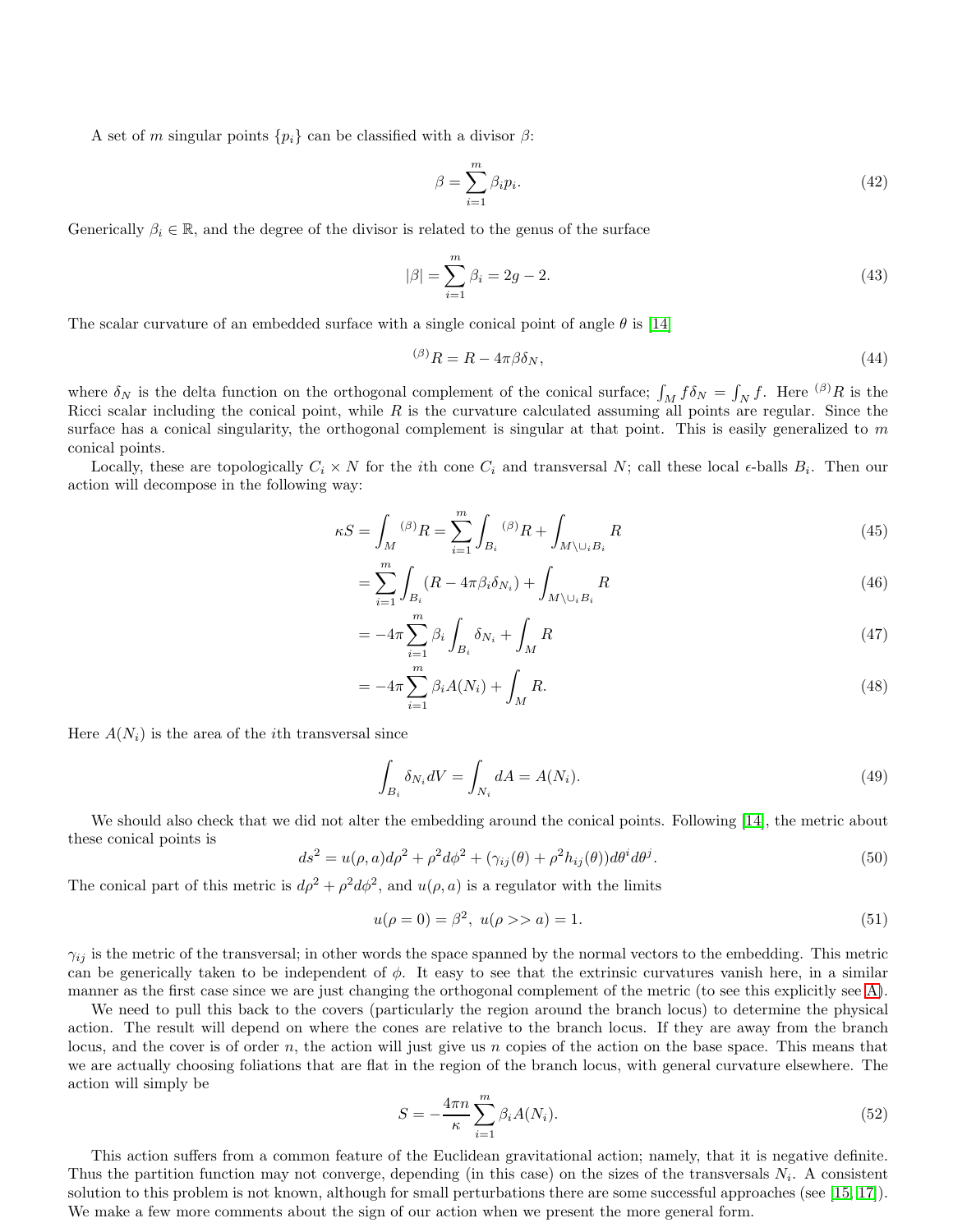The partition function here could be formulated in several different ways, depending on the desired physical effect. For instance, if one wanted to study the gravitational physics of n-fold covers where the transversals all have the same Euler number (to satisfy [\(41\)](#page-7-1)) the partition function would be

$$
\tilde{Z} = \sum_{(\Sigma, [M])} \exp\left[ -\frac{4\pi n (\Sigma, [M])}{\kappa \hbar} \beta A(N) \right].
$$
\n(53)

Actually, as discussed in [\[9\]](#page-17-5), one can always assume that a cover has a given order since  $M \oplus \mathbb{S}^3 \cong M$ . Thus we can set the value of n in the partition function as long as we include the disconnected surfaces in our  $\Sigma$  sum.

#### 5.3 Cosmic Strings

There is a very nice interpretation of the above results in terms of *cosmic strings*. These are macroscopic strings which can arise in the early universe as a consequence of phase transitions; they are 1-dimensional analogs of domain walls in ferromagnetic systems. We will now discuss our construction in this context. For more details on cosmic strings see [\[28\]](#page-17-19), and for an easy introduction into string dynamics see [\[30\]](#page-17-20).

The origin of this connection comes from the fact that a string passing through a surface has no gravitational dynamics except at the point of intersection. At this point, it produces a conical singularity and therefore the metric of such a spacetime has the exact form of [\(50\)](#page-8-0). Then the metric of the transverse space  $\gamma_{ij}$  is the world-sheet metric, and  $A(N_i)$  is the surface area that the ith string sweeps out. When we made the assumption in the previous section that the conical sections were away from the branch locus, it was analogous to saying the strings did not cross the branch locus. If they had, in the cover we would have crossed strings; thus, we are choosing non-interacting strings.

The action in the *n*-fold covering space is then

$$
S = -\frac{4\pi n}{\kappa} \sum_{i}^{m} \beta_{i} \int \sqrt{|\gamma_{i}|} d\theta_{1} d\theta_{2}, \qquad (54)
$$

where the action has been generalized to m strings (which must satisfy  $(41)$ ) in an arbitrary spacetime. These strings are open, and as such we must specify boundary conditions for them. For each of the endpoints, one can set Dirichlet (fixed) or Neumann (moving) boundary conditions for each dimension. A p-dimensional surface on which string endpoints are fixed to move on is called a Dp-brane. For concreteness and consistency in our construction we will choose the 2 leaves of the foliation which the strings are stretched between to be D2-branes. In addition, Dirichlet boundary conditions can only be specified on spatial surfaces (since the endpoints of strings must have timelike motion), so this sets the timelike direction of the string metric to be in the space normal to the foliation.

We will comment further on this interesting connection between cosmic strings and semiclassical quantum gravity in §[7;](#page-14-1) for now we will use this nice interpretation of our conical points as strings intersecting with the embedded surfaces.

#### 5.4 Arbitrary Curvature with Nontrivial Embedding

We will now consider a nontrivial embedding; that is, an embedding with nonvanishing extrinsic curvature. This is easily done by choosing our leaves to be topologically  $\mathbb{S}^1 \times \mathbb{S}^1$  parametrized by  $(\eta, u)$ , rather than the other way around. We can play the same game with generic leaves of any curvature by flatting them out around conical points and adding cosmic strings. This will lead us to the construction of a more generic situation.

We begin with points away from the cosmic strings. We can choose two normal vectors to this surface

<span id="page-9-0"></span>
$$
\vec{n} = (1, 0, 0, 0), \quad \vec{m} = (0, 1, 0, 0). \tag{55}
$$

The geometry is the same, but the projection characteristics are now different. For details see [A,](#page-14-0) but the result is that the contribution of the extrinsic curvature in the action is

$$
K^2 - K^{ab} K_{ab} = -2, \qquad L_{ab} = 0 \tag{56}
$$

Now we will determine the extrinsic curvature near the conical points. We could choose the metric locally to be the usual conical metric [\(50\)](#page-8-0), which would give us the same results as before - a vanishing extrinsic curvature. However, to illustrate a different technique (following [\[28\]](#page-17-19)) we will pick a symmetry axis for the strings location and just manually insert the deficit angle - this is called a "straight string". The string axis lies in the normal space so we pick the  $u$  axis; we want the range of the angular coordinate (say,  $\xi_1$ ) about u to be [0,  $2\pi\alpha$ ]. This is related to a coordinate with a full  $2\pi$  range like  $\xi'_1 = \alpha \xi_1$ , so the metric is

$$
ds^2 = d\eta^2 + du^2 + \alpha^2 \sin^2 \eta d\xi_1^2 + \cos^2 \eta d\xi_2^2,
$$
\n(57)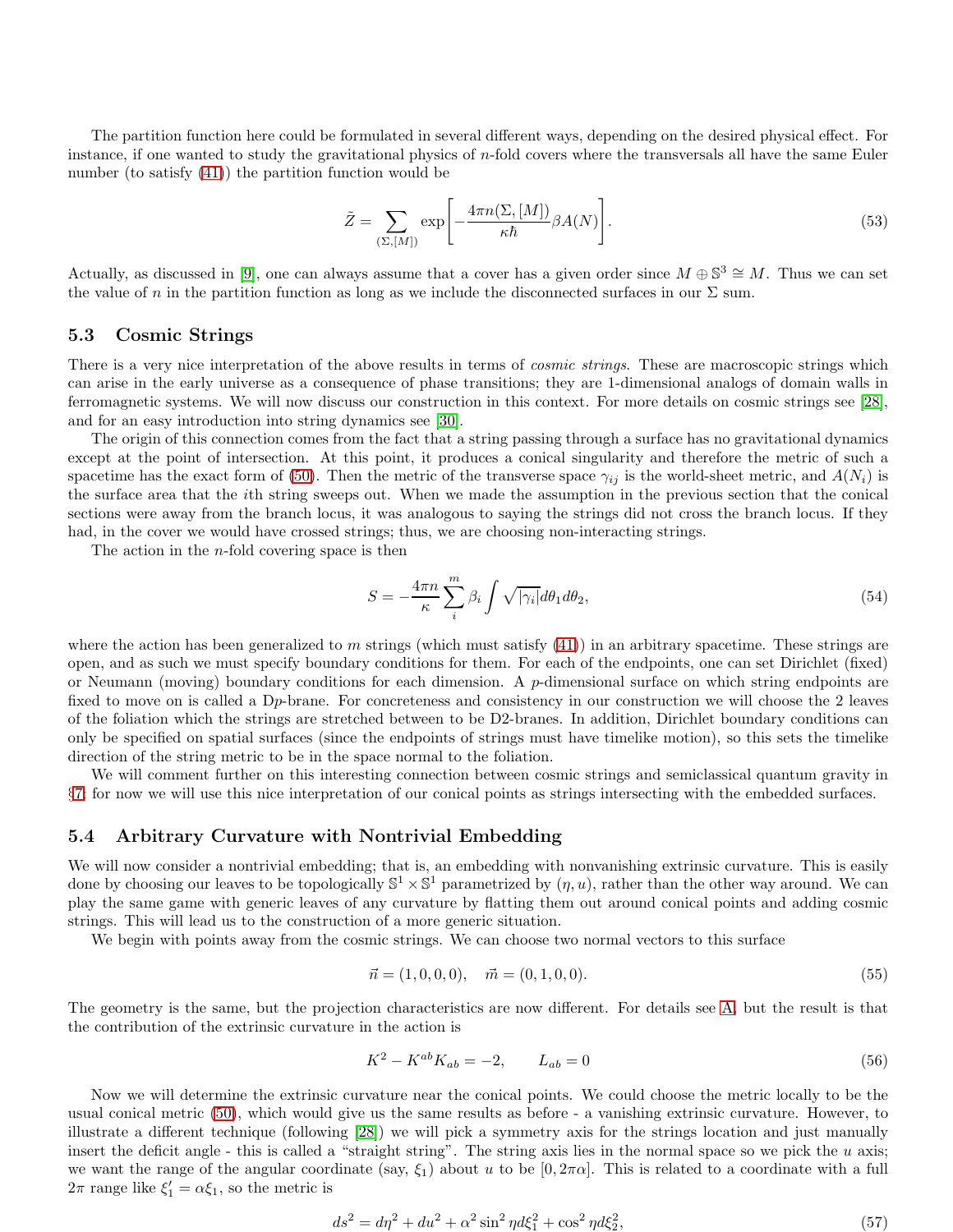where  $\alpha = \beta + 1$ . This scales the extrinsic curvatures by  $\alpha^2$ , but in the inner product a factor of  $\alpha^{-2}$  cancels this, and we find the curvatures are unaffected [\(A\)](#page-14-0).

Now pulling this back to the covers, away from the branch locus the action for this foliation is

$$
S = -\frac{4\pi n}{\kappa} \sum_{i=1}^{m} \beta_i \int \sqrt{|\gamma_i|} du d\eta + 2\frac{r}{\kappa} \int dV,\tag{58}
$$

where the volume of  $\mathbb{S}^3 \times I$  is  $2\pi^2$  and the world-sheet is now spanned by  $(\eta, u)$ . Also note that this action is now indefinite, in comparison to our earlier cases.

Now we check what happens close to the branch locus in the cover. Again, we keep the strings away from this point to avoid the case of reconnection. The metric under  $(\eta, u) \to (\eta^n, u^n)$  is

$$
ds^{2} = n^{2}\eta^{2(n-1)}d\eta^{2} + n^{2}u^{2(n-1)}du^{2} + \sin^{2}(\eta^{n})d\xi_{1}^{2} + \cos^{2}(\eta^{n})d\xi_{2}^{2},
$$
\n(59)

and the normal vectors are

$$
\vec{n} = (n^{-1}\eta^{1-n}, 0, 0, 0), \quad \vec{m} = (0, n^{-1}u^{1-n}, 0, 0).
$$
\n(60)

Playing the same game with the projections, we find no change to the extrinsic curvature terms [\(A](#page-14-0) - this is actually trivial to see with the tensor transformation law) and the action on the cover is given by

$$
S = -\frac{4\pi n}{\kappa} \sum_{i=1}^{m} \beta_i \int \sqrt{|\gamma_i|} du d\eta + 2\frac{r}{\kappa} \int dV(\epsilon), \tag{61}
$$

where  $V(\epsilon)$  represents the volume of  $\mathbb{S}^3 \times I$  with the  $\epsilon$ -balls around the branch locus removed.

We hope it is fairly obvious at this point that taking simple examples for this kind of construction gives an action with string dynamics through the integral of the worldsheet, but does not really include gravitational dynamics. To include gravitational dynamics, it is necessary to adopt a more general approach, one which does not restrict the embeddings in any way. In the next section, we present such an approach.

## <span id="page-10-0"></span>6 The Weierstrass Representation and General Partition Function

In this section we will present a method to construct a more general semiclassical partition function for gravity. As illustrated in the previous section, the intrinsic curvature of the leaves of the codimension 2 foliation can be described by flattening them out and adding strings. Now we attempt to generalize the embedding by using the Weierstrass representation of immersed surfaces. We will then restrict the immersions to embeddings to satisfy the conditions of theorem [1.](#page-3-3)

The classical Weierstrass representation describes any conformal minimal (zero mean curvature  $H = Tr(K)$ ) immersed surface S in  $\mathbb{R}^3$ . It can be expressed in terms of a holomorphic function g and an integral  $f: S \hookrightarrow \mathbb{R}^3$  defined by

$$
f = Re\left(\int (1 - g^2, i(1 + g^2), 2g)\mu\right),\tag{62}
$$

where  $\mu$  is a holographic 1-form. It is possible to extend this to any surface by using a spinor field  $\phi$  on S that satisfies the Dirac equation

<span id="page-10-1"></span>
$$
D(\phi) = H\phi,\tag{63}
$$

for Dirac operator  $D$  [\[13\]](#page-17-21). In our case, we want these surfaces to be in 4-dimensional space, which has been described by [\[6,](#page-16-4) [19\]](#page-17-22). That description proceeds as follows.

The construction begins with four holomorphic functions  $\phi_a(z)$ ,  $\psi_a(z)$ ,  $a \in \{1,2\}$  which satisfy a Dirac equation

$$
\partial_z \psi_1 = p \phi_1 \tag{64}
$$

$$
\partial_{\bar{z}}\phi_1 = -\bar{p}\psi_1 \qquad \qquad \partial_{\bar{z}}\phi_2 = -p\psi_2. \tag{65}
$$

Here  $p(z, \bar{z})$  can be either a complex-valued [\[6\]](#page-16-4) or real [\[19\]](#page-17-22) function. By using a real function these can be written to more closely resemble a Dirac equation for mass  $p = \bar{p}$ .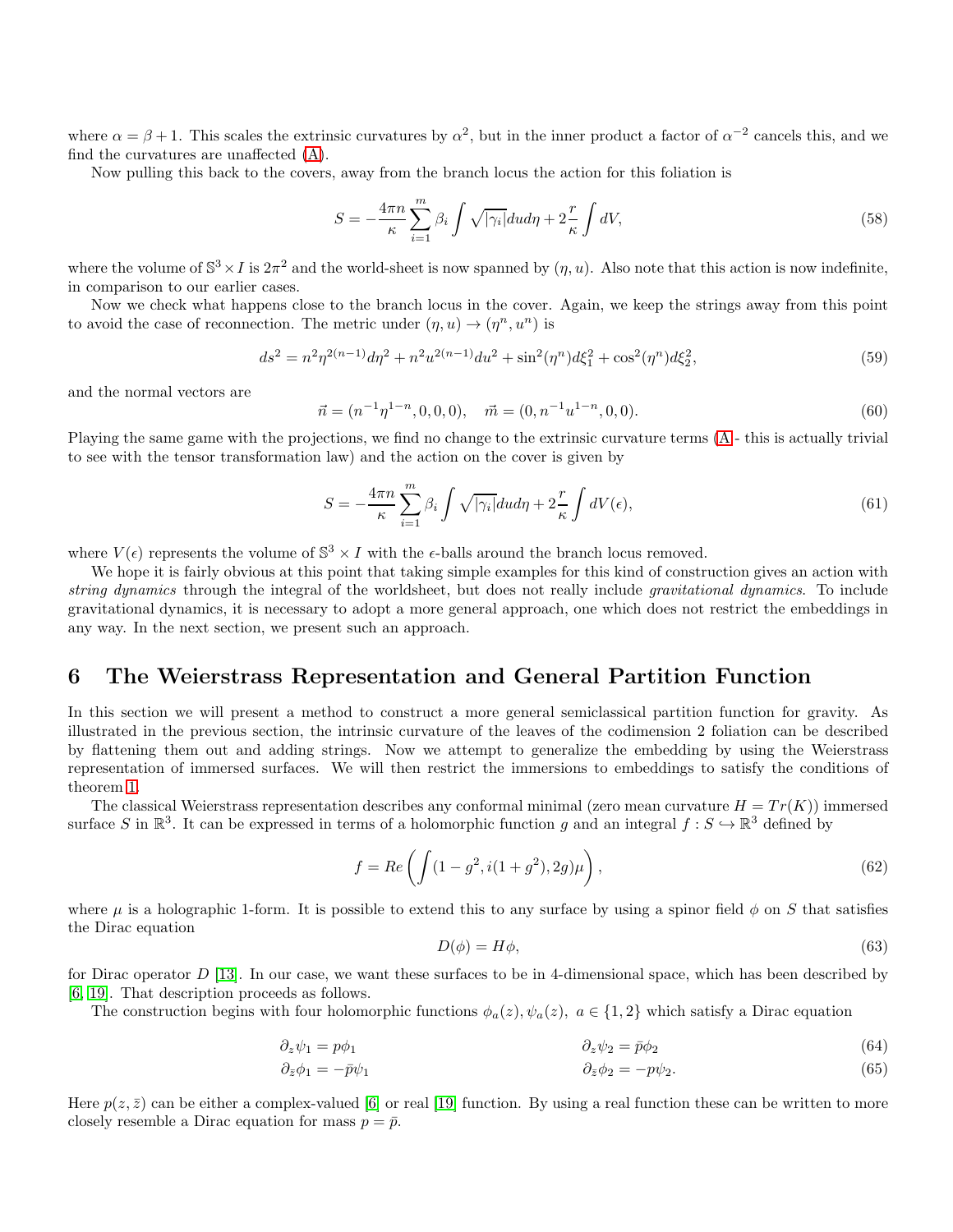**Proposition 1.** [\[19\]](#page-17-22) An immersed surface in a 4-manifold M with metric  $\eta_{ik}$  is described by local coordinates  $X^{i}(z, \bar{z})$ ,  $i \in$  $\{1, 2, 3, 4\}$  which satisfy

$$
dX^{1} = \frac{1}{2}(\bar{\psi}_{1}\bar{\psi}_{2} - \phi_{1}\phi_{2})dz + c.c
$$
  
\n
$$
dX^{2} = \frac{i}{2}(\bar{\psi}_{1}\bar{\psi}_{2} + \phi_{1}\phi_{2})dz + c.c
$$
  
\n
$$
dX^{3} = \frac{1}{2}(\phi_{1}\bar{\psi}_{2} + \bar{\psi}_{1}\phi_{2})dz + c.c.
$$
  
\n
$$
dX^{4} = \frac{i}{2}(\bar{\psi}_{1}\phi_{2} - \phi_{1}\bar{\psi}_{2})dz + c.c
$$
\n(66)

With spinors that satisfy [\(65\)](#page-10-1). The induced metric is given by

$$
ds^2 = g_{zz}dz^2 + 2g_{z\bar{z}}dzd\bar{z} + g_{\bar{z}\bar{z}}d\bar{z}^2,\tag{67}
$$

$$
g_{zz} = \eta_{ik} X_z^i X_z^k, \quad g_{z\bar{z}} = \eta_{ik} X_z^i X_{\bar{z}}^k.
$$
\n
$$
(68)
$$

Since these surfaces are smooth they can be used to represent the leaves of a codimension 2 foliation of  $M = \mathbb{S}^4$ . More precisely, if one has a codimension 2 foliation with leaves that are all described by immersed surfaces, the Weierstrass representation can be used to parametrize it. We follow a similar approach as our specific examples from before; consider a foliation with curvature that varies over the entire manifold, but is flat near the branch locus. Then we can flatten the curved sections by replacing them with a flat metric and a finite number of conical singularities. In complex coordinates, this flat metric is  $dzd\bar{z}$  for coordinate z of the Weierstrass representation. If we want a conical metric with an angle deficit  $\alpha$  about around  $\rho = 0$ , we can choose the coordinate transformation

<span id="page-11-0"></span>
$$
z = \rho e^{i\alpha\phi}.\tag{69}
$$

Then the Dirac equation for the spinors takes the specific form

$$
\left(\partial_{\rho} - \frac{i}{\alpha \rho} \partial_{\phi}\right) \psi_1 = p e^{i\alpha \phi} \phi_1 \qquad \left(\partial_{\rho} - \frac{i}{\alpha \rho} \partial_{\phi}\right) \psi_2 = \bar{p} e^{i\alpha \phi} \phi_2 \tag{70}
$$

$$
\left(\partial_{\rho} + \frac{i}{\alpha \rho} \partial_{\phi}\right) \phi_1 = -\bar{p} e^{-i\alpha \phi} \psi_1 \qquad \left(\partial_{\rho} + \frac{i}{\alpha \rho} \partial_{\phi}\right) \phi_2 = -p e^{-i\alpha \phi} \psi_2. \tag{71}
$$

Now we want to find the extrinsic curvatures of the surfaces that make up the foliation so we can form something that looks like the ADM action, but which explicitly depends on the spinors satisfying the Dirac equation above. This will be easiest to do in the tetrad formulation, which is similar to what is usually done when deriving the Ashtekar connection. We are now using the fact that the Weierstrass representation gives us a *local* representation for any immersed surface -this was proven in [\[6\]](#page-16-4). We use the orthogonal coordinates  $X^a$  with  $a, b, c, ... = 1, 2, 3, 4$  as our tetrads, which can be raised or lowered by the flat metric  $\eta_{ab}$ . This will allow us to express vectors in this coordinate system using quaternions, which will greatly simplify some calculations. For instance, writing the immersion as a quaternion,

$$
Q = X^{1} \sigma_{0} + X^{2} (-i\sigma_{1}) + X^{3} (-i\sigma_{2}) + X^{4} (-i\sigma_{3}), \qquad (72)
$$

it can be shown [\[6\]](#page-16-4) that the two normal vectors to this surface are given as

<span id="page-11-1"></span>
$$
n_1 = ie^{-w/2}\Phi_2^* \begin{pmatrix} 1 & 0 \ 0 & -1 \end{pmatrix} \Phi_1, \quad n_2 = ie^{-w/2}\Phi_2^* \begin{pmatrix} i & 0 \ 0 & i \end{pmatrix} \Phi_1.
$$
 (73)

Here the first fundamental form of the surface is  $ds^2 = e^w dz d\bar{z}$  and the spinors are now represented as the quaternions

$$
\Phi_j = \begin{pmatrix} \psi_j & -\bar{\phi}_j \\ \phi_j & \bar{\psi}_j \end{pmatrix}, \quad j = 1, 2. \tag{74}
$$

The inner product on quaternions with respect to the tetrads is

$$
\langle A, B \rangle = \frac{1}{2} (\det(A + B) - \det(A) - \det(B)), \tag{75}
$$

which can be verified directly.

The Ricci form is

$$
\rho := -i\partial\bar{\partial}\log|h_{kl}| = -ie^{-\omega}(\partial_z\partial_{\bar{z}}\omega - \partial_z\omega\partial_{\bar{z}}\omega)dz \wedge d\bar{z},\tag{76}
$$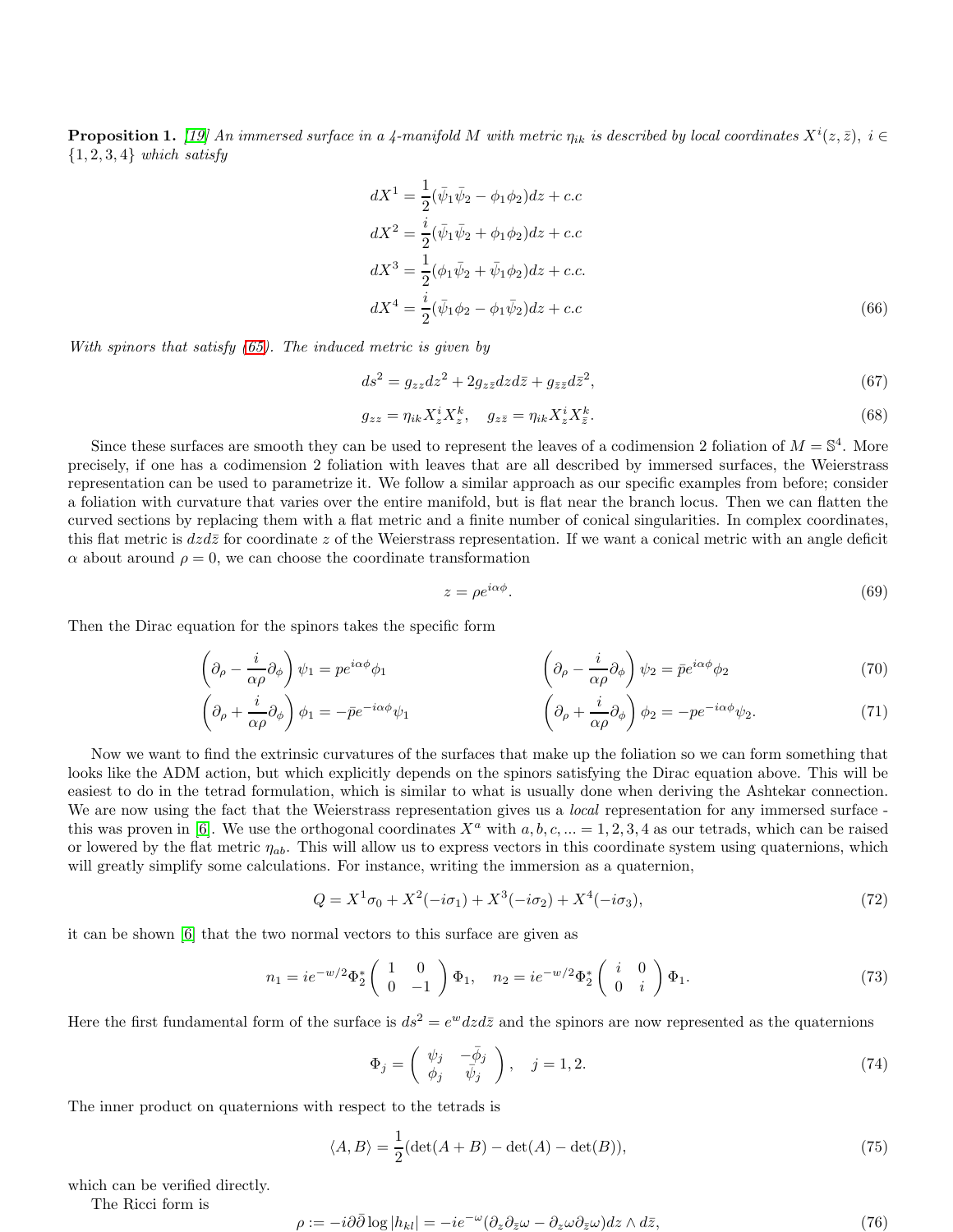and the scalar curvature is

$$
R^{\Sigma} = -e^{-2\omega} (\partial_z \partial_{\bar{z}} \omega - \partial_z \omega \partial_{\bar{z}} \omega). \tag{77}
$$

We can parametrize the intrinsic curvatures by introducing the "Hopf Differential"

$$
Q_1 := \langle n, \partial_z X_z \rangle = K_{11}, \quad Q_2 := \langle m, \partial_z X_z \rangle = L_{11}, \tag{78}
$$

and

$$
H_1 := \langle n, \partial_z X_{\bar{z}} \rangle = K_{12}, \quad H_2 := \langle n, \partial_z X_{\bar{z}} \rangle = L_{12}.
$$
\n
$$
(79)
$$

Then we have

<span id="page-12-0"></span>
$$
K^{2} - K^{kl}K_{kl} = e^{-2\omega}[H_{1}^{2} + \bar{H}_{1}^{2} - 2Q_{1}\bar{Q}_{1}]
$$
  
=  $\frac{1}{2}e^{-2\omega}[p^{2} + \bar{p}^{2} - 4Q_{1}\bar{Q}_{1}],$  (80)

where in the second line we have used the fact that the spinors satisfy the Dirac equation. For instance, from the definition of the inner product we have

$$
H_1 = \frac{1}{2} \left\{ \frac{\phi_2 \partial_z \bar{\phi}_2 - \bar{\phi}_2 \partial_z \psi_2}{|\phi_2|^2 + |\psi_2|^2} + \frac{\bar{\phi}_1 \partial_z \psi_1 - \psi_1 \partial_z \bar{\phi}_1}{|\phi_1|^2 + |\phi_2|^2} \right\}.
$$
(81)

Now assuming the fields satisfy [\(65\)](#page-10-1), this simplifies just to  $H_1 = \frac{1}{2}(p - \bar{p})$ . Doing the same thing with  $H_2$ , we arrive at [\(80\)](#page-12-0).

Collecting all these terms we can write the action [\(22\)](#page-5-2) as

$$
S = \frac{1}{\kappa} \int \sqrt{|X^* g|} dt ds dz d\bar{z} e^{-2\omega} [\omega_z \omega_{\bar{z}} - \omega_{z\bar{z}} - (r+q)(p^2 + \bar{p}^2) + 2(rQ_1 \bar{Q}_1 + qQ_2 \bar{Q}_2)]. \tag{82}
$$

At each point the fields  $Q_i$  are calculated relative to the foliation at that point. This is well-defined so long as the foliation can be described by immersed surfaces.

Now we specialize to our earlier case with the foliation being generic away from the branch locus and flat in the neighborhood of the branch locus. The curvature away from the branch locus is given by some finite deficit angles and extrinsic curvatures written as Hopf differentials:

<span id="page-12-1"></span>
$$
-\frac{4\pi n}{\kappa} \sum_{i} \beta_{i} \delta_{N_{i}} - R^{\Sigma} \delta(\Sigma) - e^{-2\omega} [(r+q)(p^{2} + \bar{p}^{2}) + 2(rQ_{1}\bar{Q}_{1} + qQ_{2}\bar{Q}_{2})]. \tag{83}
$$

 $\delta(\Sigma)$  is the delta function on the surface  $\Sigma$ ; *i.e.* 

<span id="page-12-2"></span>
$$
\int_{\mathbb{S}^4} R^{\Sigma} \delta(\Sigma) dV = \int_{\Sigma} R^{\Sigma} = 4\pi \chi(\Sigma),\tag{84}
$$

which is just the gravitational action on the embedded surface  $\Sigma$ , and by the Guass-Bonnet theorem its integral is the Euler characteristic. Our embedding is now generic, given locally by the Hopf differentials which satisfy our new Dirac equation [\(70\)](#page-11-0) around cones and the old one [\(65\)](#page-10-1) elsewhere.

Each leaf in the foliation is represented by the Weierstrass formulae with extrinsic curvatures  $Q_i$ . A distinguished member of these leaves is the branch locus, represented by by the solution  $(\phi_i^0, \psi_i^0)$ , and  $Q_i(x) = Q_i^0(x)$  for  $x \in \Sigma$ .

Now, since any solution to the free Dirac equation gives us an immersed surface, we can formally replace the sum in the partition function with a path integral over spinor field configuration:

$$
Z = \sum_{[M]} \int \mathcal{D}\phi^0 \mathcal{D}\psi^0 \exp\left[\frac{4\pi n}{\kappa \hbar} \sum_i \beta_i \int_N \sqrt{|\gamma_i|} dA - \frac{4\pi}{\kappa \hbar} \chi(\Sigma) + \right. \\
\left. + \frac{1}{\kappa \hbar} \int e^{-2\omega} \left[2\left(r\pi^* Q_1 \pi^* \bar{Q}_1 + q\pi^* Q_2 \pi^* \bar{Q}_2\right) - \left(r + q\right) \left(\pi^* p^2 + \pi^* \bar{p}^2\right)\right] dV\right],\tag{85}
$$

where the Hopf fields  $Q_1, Q_2$ , and function p are now appropriately pulled back to the covers. We have left the integer n to be arbitrary here for the sake of generality.

Now, a note about the branch locus; if we want to use theorem [1,](#page-3-3) the branch loci must be embeddings rather than immersions, so we need some extra constraints on the normal and tangent vectors. Since we can explicitly specify the normal space with [\(73\)](#page-11-1), one can construct explicit conditions on the vectors so that  $T\mathbb{S}^4 = T\Sigma \oplus N\Sigma$  everywhere on the branch locus. This will ensure the Weierstrass representation is injective on the tangent space, and  $\Sigma$  is an embedding.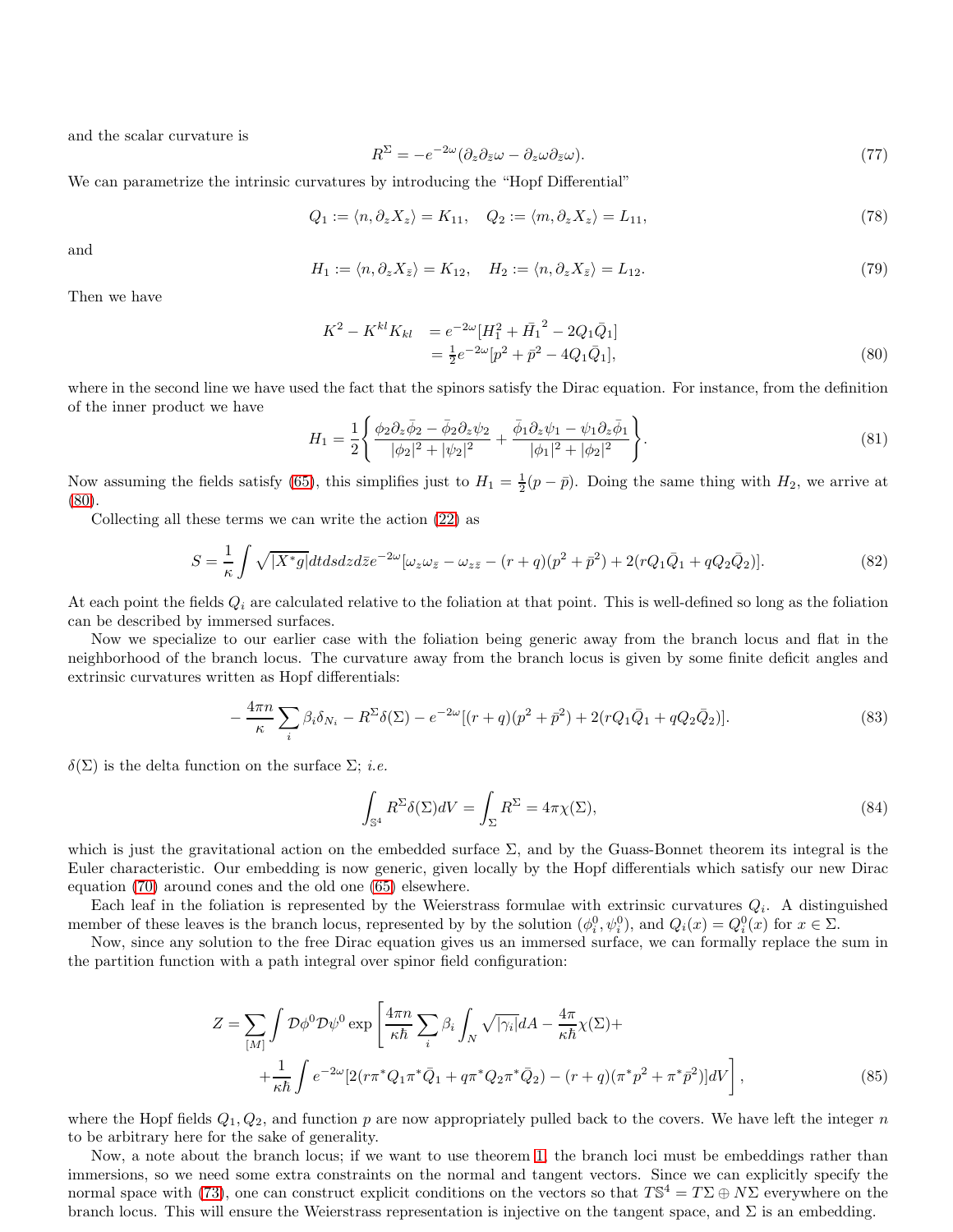By integrating over the field configurations  $\mathcal{D}\phi^0 \mathcal{D}\psi^0$ , all the information about the branch locus is now contained in just the covering map  $p : M \to \mathbb{S}^4$ . Each field configuration provides a distinguished surface over which the cover is branched via  $p$ , and the integral is performed by then using the Weierstrass representation to characterize each surface of the foliation. This description allows for an explicit description of the action on the covers. One could abandon the foliation description and just use the spinors to describe the single immersed surface (the branch locus), but then we lose the nice interpretation of cosmic strings in our construction. If we did so, the partition function would look something like

$$
Z = \sum_{[M]} \int \mathcal{D}\phi^0 \mathcal{D}\psi^0 \exp\left[\frac{n}{\kappa \hbar} R(\mathbb{S}^4) V(\mathbb{S}^4 \setminus N(\Sigma)) + \right. \\
\left. + \frac{1}{\kappa \hbar} \pi^* \int_{N(\Sigma)} e^{2\omega} [\omega_z \omega_{\bar{z}} - \omega_{z\bar{z}} + (s+q)(p^2 + \bar{p}^2) + 2(sQ_1^0 \bar{Q}_1^0 + qQ_2^0 \bar{Q}_2^0)] \right].
$$
\n(86)

Here  $R(\mathbb{S}^4)$  is the constant curvature of the 4-sphere,  $N(\Sigma)$  is a neighborhood of the branch locus, and the second term is pulled back to the covers via  $\pi$ . One could continue with our technique of flattening out the surface to make conical points, but adding strings means moving to the interacting picture so that the strings can collide in the cover. In the case of singular points (either strings or simply cones on the surface), the integral over  $N(\Sigma)$  would certainly require some regulation. Techniques similar to those found in [\[11\]](#page-17-4) might fruitfully be applied here.

#### Matrix Models and Random Surfaces

Since this construction includes a sum over all 2-dimensional surfaces, one might naturally see if any of the techniques that have proven so fruitful to understanding Liouville gravity could be applied here. A major advantage of this approach is that it can be used to include some metric information as well, since the full partition function for 2-dimensional gravity can be taken to a continuum limit by using matrix models.

To follow this construction, one should start with the action [\(83\)](#page-12-1), but include contributions to the metric structure of the surfaces (the conformal structures). As described by [\[10,](#page-17-23) [4\]](#page-16-5), one can replace the discrete sum over surfaces (indexed by Euler characteristic  $\chi$ ) and a path integral over 2-metrics with a discrete sum over all triangulations of random surfaces:

<span id="page-13-0"></span>
$$
\sum_{\chi} \int [dh] \to \sum_{triangulations} . \tag{87}
$$

The matrix model methods can then be used to find this sum over triangulations, and the continuum limit can be taken to recover the full path integral. Thus, we take [\(83\)](#page-12-1) and write the partition function as

$$
\tilde{Z} = \sum_{[M]} \left[ \sum_{\chi} \exp\left(-\frac{1}{\kappa \hbar} \int_{\Sigma} (R^{\Sigma} - 2\Lambda)\right) \right] \left[ \sum_{\chi} \exp\left(\frac{4\pi n}{\kappa \hbar} \sum_{i} \beta_{i} \int_{N} \sqrt{|\gamma_{i}|} + \frac{1}{\kappa \hbar} \int_{\epsilon} e^{-2\omega} \left[ 2(r\pi^{*} Q_{1}\pi^{*} \bar{Q}_{1} + q\pi^{*} Q_{2}\pi^{*} \bar{Q}_{2}) - (r+q)(\pi^{*} p^{2} + \pi^{*} \bar{p}^{2}) \right] \right]
$$
\n(88)

We have included the cosmological constant because it represents the coupling constant for the simplest matrix model. By choosing an appropriate such model, one can calculate the first term in brackets above, and by taking the size of the matrix to be large, can recover the continuum limit. This can be done in the purely gravitational case, but by choosing a different matrix model, the geometry of the surface can be coupled to various kinds of matter fields. These models should also have a nonperturbative solution, and could represent an interesting new application of Liouville gravity and matrix models to 4-dimensional gravity.

The partition function [\(85\)](#page-12-2) is the main result of this paper. It is complete in the sense we described in the introduction (although we consider only compact manifolds). In principle we should also allow arbitrary intersections, and thus arbitrarily interacting strings. In fact, such intersections are included in the second partition function [\(86\)](#page-13-0), which does not use flat surfaces with conical points, but without an explicit foliation the action over the branch locus is more formal. We believe that both these expressions represent good starting points for which to start working out examples. We have presented a general method to form semiclassical gravitational partition functions as outlined in the beginning of this paper. Other considerations, such as those due to the interacting picture, can be added in later. The connection to matrix models and the possibility of either including a complete contribution from the metric on the surfaces or a coupling of the surfaces to matter should be explored further as well.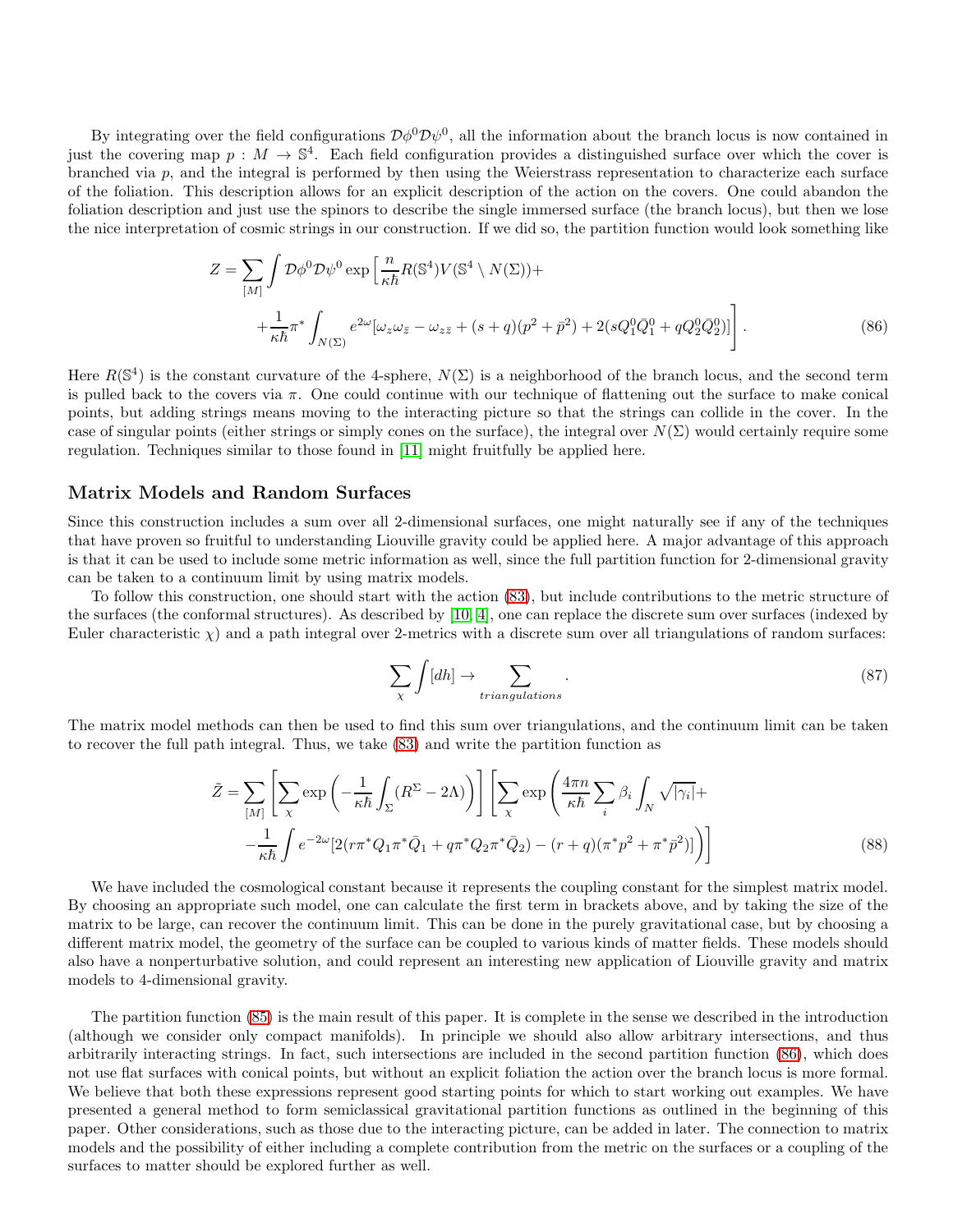## <span id="page-14-1"></span>7 Analysis and Cosmic Strings

In this paper we have presented the idea that one can construct semiclassical partition functions for gravity using branched covering spaces. Although a primary motivation was to remove the exotic smoothness problem by explicitly specifying the inequivalent geometries, this approach also puts greater emphasis on the details of the underlying geometry. This diverges from the usual path integral approach, which focuses on the metric.

Our parametrization of the partition function required two main ingredients; the Weierstrass representation of surfaces and cosmic strings. The Weierstrass representation was the main tool for generalizing the surfaces, by giving us a representation of the surfaces in terms of spinors which solve a Dirac equation. By allowing us to write the extrinsic curvatures in terms of fields, we avoid explicit problems with the integral, such as we saw in §[6.](#page-10-0) Of course, there could still be problems with explicitly integrating the action, but these are not unusual in quantum field theory. It is our hope that interpreting the partition function as a generating functional for *i.e.* the propagator will be fruitful, and standard techniques will be applicable to this construction.

Some specific things one might try to do:

- Thinking of the string worldsheet as a dynamical field, can one determine semiclassical scattering amplitudes for a change in the string geometry?
- Can one solve the conical Dirac equations [\(70\)](#page-11-0) explicitly to write the Hopf fields in the action in a manner which makes the path integral more manageable?
- Similarly, can one use  $\tilde{Z}$  as generating functional for the Hopf fields and calculate propagators and scattering amplitudes?
- Can we formulate observables based on the angle deficit  $\beta$ ?

Some of these questions highlight a new connection between topological strings and semiclassical gravity discussed in this paper. The physical interpretation of this is not immediately clear, and the above questions are formulated from the semiclassical gravity point of view, using techniques from quantum field theory. There are some immediate questions which leap to mind that are a direct consequence of this connection, such as can we use the apparent lack of cosmic strings in observations of the early universe to constrain the nature of the gravitational field through [\(85\)](#page-12-2), or do cosmic strings coming from different kinds of symmetry breaking have any effect on our analysis? It is our hope that these questions are interesting enough to warrant further study of this approach to semiclassical gravity.

#### Acknowledgements

The author would like to thank M. Marcolli for many helpful discussions at all stages of this work.

## <span id="page-14-0"></span>A Geometry of Embeddings

Here we give some of the geometric details of the various embeddings we used in §[5.](#page-5-0)

#### Flat Surface with Trivial Embeddings

We start with the metric [\(32\)](#page-6-0) and normal vectors [\(33\)](#page-6-1), [\(34\)](#page-6-2). It is certainly reasonable that the action will be trivial over this foliation, but we can show it easily too. The non-vanishing Christoffel symbols are:

$$
\Gamma_{22}^{0} = -\sin \eta \cos \eta \qquad \Gamma_{33}^{0} = \cos \eta \sin \eta \tag{89}
$$

$$
\Gamma_{02}^2 = \cot \eta \qquad \Gamma_{03}^3 = -\tan \eta. \tag{90}
$$

Since the extrinsic curvatures are projected to the surface by  $h_a^b$ , only  $K_{00}$ ,  $K_{10}$ ,  $K_{11}$  are non-vanishing. In addition,

$$
\nabla_a n_b = \partial_a n_b - \Gamma^c_{ab} n_c,\tag{91}
$$

so the first term requires  $a = 0, b \ge 1$  to not vanish, while the second term requires  $(ab) = (22), (33), (02),$  or  $(03)$ . These are all projected out by the first fundamental form so  $K_{ab} = L_{ab} = 0$ . In addition, the leaves here are Ricci-flat by construction [\(31\)](#page-6-3). This can be seen by pulling the components of the metric back to the surface:

$$
h_{kl}(\zeta) = \eta_{ab}(X(\zeta))\partial_k X^a(\zeta)\partial_l X^b(\zeta),\tag{92}
$$

which gives us a Riemannian metric with  $h_{12} = h_{21} = \frac{1}{2}$ . This corresponds to the flat Hermitian metric  $dzd\bar{z}$ . The curvatures vanish on the base space, away from the branch locus.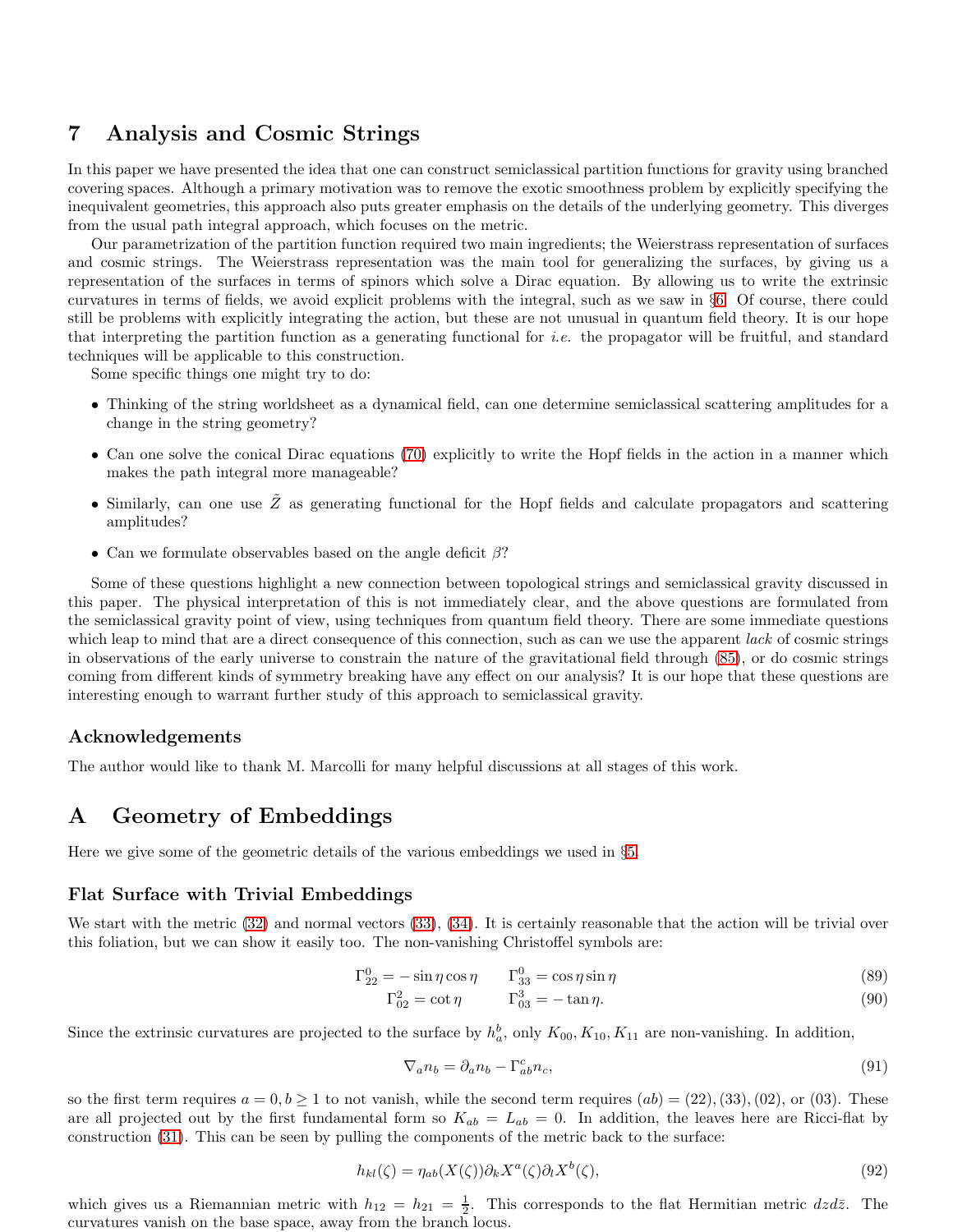Over the branch locus, we can choose local coordinates  $(\xi_1, \xi_2) \rightarrow (\xi_1^n, \xi_2^n)$  for an n-fold cover; the  $(\eta, u)$  are the coordinates of the branch locus and do not change. The metric and our normal vectors are then

$$
ds^{2} = d\eta^{2} + du^{2} + n^{2}\xi_{1}^{2(n-1)}\sin^{2}\eta d\xi_{1}^{2} + n^{2}\xi_{2}^{2(n-1)}\cos^{2}\eta d\xi_{2}^{2},
$$
\n(93)

$$
\vec{n} = \left(0, 0, \frac{1}{n\sqrt{2}}\xi_1^{1-n}\csc\eta, \frac{1}{n\sqrt{2}}\xi_2^{1-n}\sec\eta\right),\tag{94}
$$

$$
\vec{m} = \left(0, 0, \frac{1}{n\sqrt{2}}\xi_1^{1-n}\csc\eta, -\frac{1}{n\sqrt{2}}\xi_2^{1-n}\sec\eta\right). \tag{95}
$$

The set of Christoffel symbols is now

$$
\Gamma_{22}^{0} = -n^2 \xi_1^{2(n-1)} \sin \eta \cos \eta \qquad \Gamma_{33}^{0} = n^2 \xi_2^{2(n-1)} \cos \eta \sin \eta \tag{96}
$$

$$
\Gamma_{02}^2 = \cot \eta \qquad \qquad \Gamma_{03}^3 = -\tan \eta \tag{97}
$$

$$
\Gamma_{22}^2 = \frac{n-1}{\xi_1} \qquad \qquad \Gamma_{33}^3 = \frac{n-1}{\xi_2}.
$$
\n(98)

The two new symbols still get projected out by the first fundamental form, so the action vanishes on the branched covers.

#### Arbitrary Curvature and Trivial Embedding

For the surface metric [\(39\)](#page-7-2) and the same normal vectors, we show the conical metric [\(50\)](#page-8-0) does not alter the embedding. It is easy to show that if the conical metric is diagonal

$$
ds^{2} = u(\rho, a)d\rho^{2} + \rho^{2}d\phi^{2} + f(\rho, \xi_{1}, \xi_{2})d\xi_{1}^{2} + g(\rho, \xi_{1}, \xi_{2})d\xi_{2}^{2},
$$
\n(99)

the extrinsic curvature with the following normal vectors vanishes:

$$
\vec{n} = (0, 0, f^{-1}, 0), \ \vec{m} = (0, 0, 0, g^{-1}). \tag{100}
$$

However, there is a simple reason that this result carries though to the full conical metric [\(50\)](#page-8-0). In this case, take the normal vectors to be

$$
\vec{n} = (0, 0, n_1(\rho, \xi_1, \xi_2), n_2(\rho, \xi_1, \xi_2)),\tag{101}
$$

$$
\vec{m} = (0, 0, m_1(\rho, \xi_1, \xi_2), m_2(\rho, \xi_1, \xi_2))
$$
\n(102)

and assume that the functions  $n_1$ ,  $n_2$ ,  $m_1$ , and  $m_2$  are defined such that the first fundamental form is

$$
\left(\begin{array}{cc} u(\rho, a) & 0\\ 0 & \rho^2 \end{array}\right). \tag{103}
$$

The extrinsic curvature  $K_{ab} = h_a^c h_b^d \nabla_c n_d$  will be projected out unless  $(c, d) \in \{0, 1\}$ ; to clarify this discussion we will use indices  $I, J, K, ... \in \{0, 1\}$  and  $\overline{I}, \overline{J}, \overline{K}, ... \in \{2, 3\}$ . By definition of the covariant derivative,

$$
\nabla_{I} n_{J} = \partial_{I} n_{J} - \Gamma_{IJ}^{A} n_{A} = -\Gamma_{IJ}^{\bar{A}} n_{\bar{A}}
$$
\n(104)

since  $n_A = 0$ . Recalling the definition of the Christoffel symbols,

$$
\Gamma_{IJ}^{\bar{A}} = \frac{1}{2} g^{\bar{A}B} (\partial_I g_{JB} + \partial_J g_{BI} - \partial_B g_{IJ})
$$
\n(105)

we see that these must vanish. The metric out front requires  $B = \bar{B}$ , and off-diagonal terms  $g_{JB}$  and  $g_{BI}$  then vanish. The final term,  $\partial_{\bar{B}} g_{IJ} = 0$  since the conical metric does not depend on the coordinates of the normal part. Thus the extrinsic curvatures here vanish as in the first case.

#### Arbitrary Curvature and Nontrivial Embedding

In this case we have exchanged roles for the surfaces and transversals with normal vectors [\(55\)](#page-9-0), The extrinsic curvature for  $\vec{n}$  is

$$
K_{22} = \sin \eta \cos \eta, \quad K_{33} = -\sin \eta \cos \eta,
$$
\n
$$
(106)
$$

$$
K^2 - K^{ab} K_{ab} = -2.
$$
\n(107)

The tensor  $L_{ab} = 0$ . This gives a constant contribution of  $2(r/\kappa) \int dV$  to the action; recall  $r = \pm 1$  is just the normalization of the normal vectors.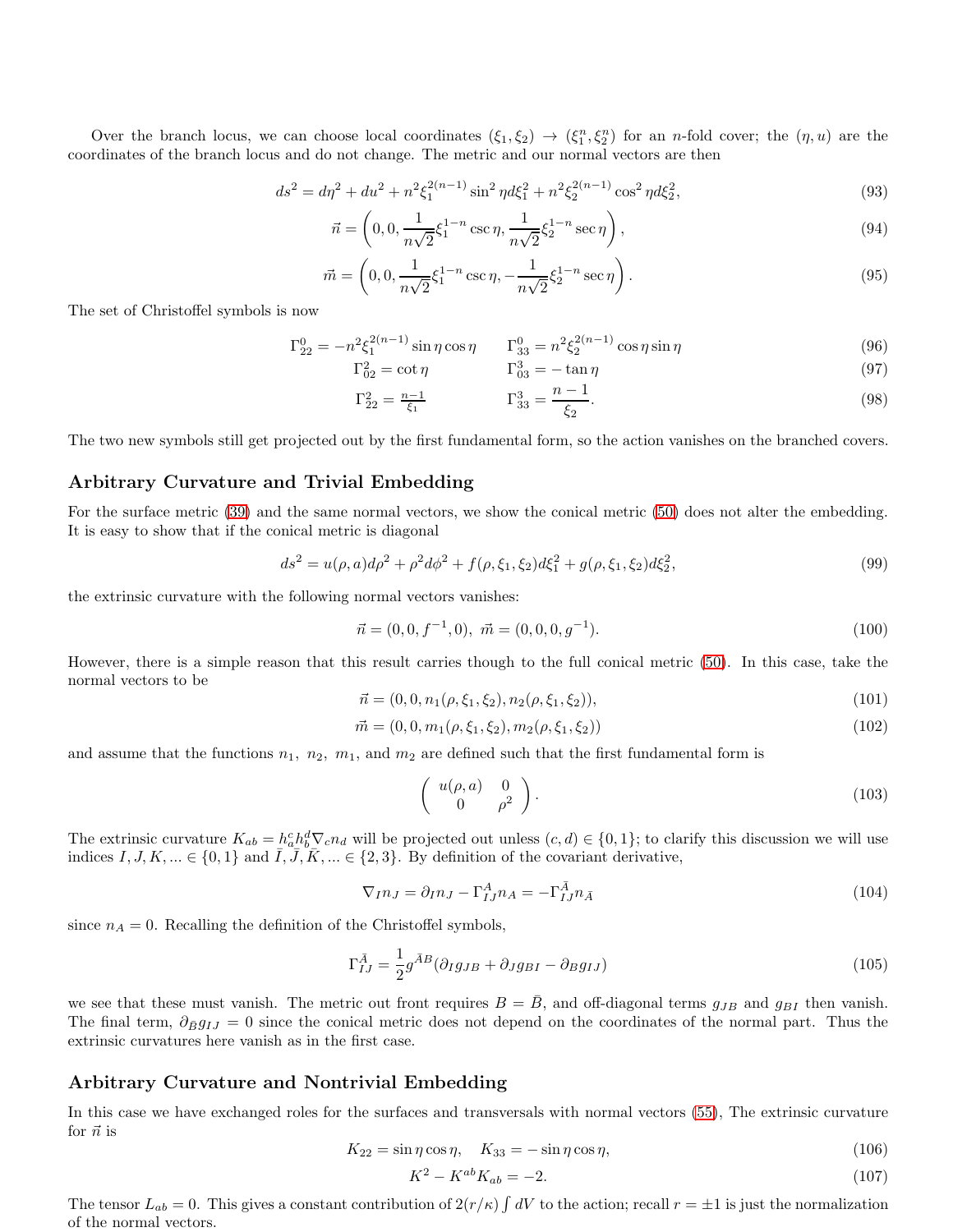Now with the conical metric [\(50\)](#page-8-0), using the normal vectors from above we find the extrinsic curvatures to be

$$
K_{22} = \alpha^2 \sin \eta \cos \eta, \ K_{33} = -\cos \eta \sin \eta,
$$
\n
$$
(108)
$$

where again  $L_{ab} = 0$ . However, the factor  $\alpha$  cancels in the relevant terms:

$$
K^2 - K_{ab}^{(n)} K^{ab} = 2h^{22} h^{33} K_{22} K_{33} = -2
$$
\n(109)

since  $h^{22} = \alpha^{-2} \csc^2 \eta$ . Thus the extrinsic curvature is unaffected by the presence of the conical singularities. In the pullback, we use  $K_{ab} = -h_a^c h_b^D \Gamma_{cD}^E n_E$ . There are two relevant Christoffel symbols,

$$
\Gamma_{22}^{0} = -\frac{1}{n\eta^{n-1}}\sin(\eta^{n})\cos(\eta^{n}), \quad \Gamma_{33}^{0} = \frac{1}{n\eta^{n-1}}\sin(\eta^{n})\cos(\eta^{n}).
$$
\n(110)

This gives us extrinsic curvatures of

$$
K_{22} = -\sin(\eta^n)\cos(\eta^n), \quad K_{33} = \sin(\eta^n)\cos(\eta^n). \tag{111}
$$

These extrinsic curvatures again combine to give a constant  $-2$ , so the action on the covers is not affected by the presence of the branching.

The volume integral in the region of the branch locus is changed by

$$
\cos \eta \sin \eta d\eta du d\xi_1 d\xi_2 \to n^2 \eta^{n-1} u^{n-1} \cos \eta^n \sin \eta^n d\eta du d\xi_1 d\xi_2.
$$

Picking the origin to be the branch locus and integrating in a neighborhood ( $-\epsilon, \epsilon$ ) on the  $(\eta, u)$ –coordinates, we first notice that the u integral vanishes unless n is odd. But that means  $\eta^{n-1}\cos\eta^n\sin\eta^n$  is odd so this integral vanishes as well.

We also mention here that one sees a similar behavior for the knot foliations (Figure [2\)](#page-7-0). In that case we can take the metric [\(38\)](#page-7-3) and normal vectors

$$
n_a = \frac{1}{\sqrt{2}}(1, 1, 0, 0), \qquad m_a = \frac{1}{\sqrt{2}}(1, -1, 0, 0).
$$

The calculation proceeds as above, with the result

$$
K^2 - K_{ab} K^{ab} = -1, \qquad L_{ab} = 0,
$$

and in the cover the volume form looks like

 $8\pi^2 w v \sin \eta \cos \eta du d\eta dr dt \rightarrow 8\pi^2 n^2 w v \eta^{n-1} u^{n-1} \sin \eta^n \cos \eta^n d\eta du dr dt.$ 

Again, this vanishes due to the parity of the integrand, and the presence of the branch locus has no effect on the integral in the cover.

## References

## <span id="page-16-0"></span>References

- <span id="page-16-1"></span>[1] James W. Alexander. Note on Riemann spaces. Bull. Amer. Math. Soc., 26(8):370–372, 1920.
- [2] Torsten Asselmeyer-Maluga. Exotic smoothness and quantum gravity. Classical and Quantum Gravity, 27(16):165002, August 2010.
- <span id="page-16-2"></span>[3] Torsten Asselmeyer-Maluga and Jerzy Krol. Exotic Smoothness and Quantum Gravity II: exotic  $R<sup>4</sup>$ , singularities and cosmology. 2011.
- <span id="page-16-5"></span>[4] D. Bessis, C. Itzykson, and J.B. Zuber. Quantum field theory techniques in graphical enumeration. Adv.Appl.Math., 1:109–157, 1980.
- <span id="page-16-3"></span>[5] Volker Braungardt and Dieter Kotschick. Einstein metrics and the number of smooth structures on a four-manifold. Topology, 44(3):641–659, 2005.
- <span id="page-16-4"></span>[6] Jianhua Chen and Weihuan Chen. Generalized Weierstrass representation of surfaces in  $\mathbb{R}^4$ . J. Geom. Phys., 57(2):367–378, 2007.